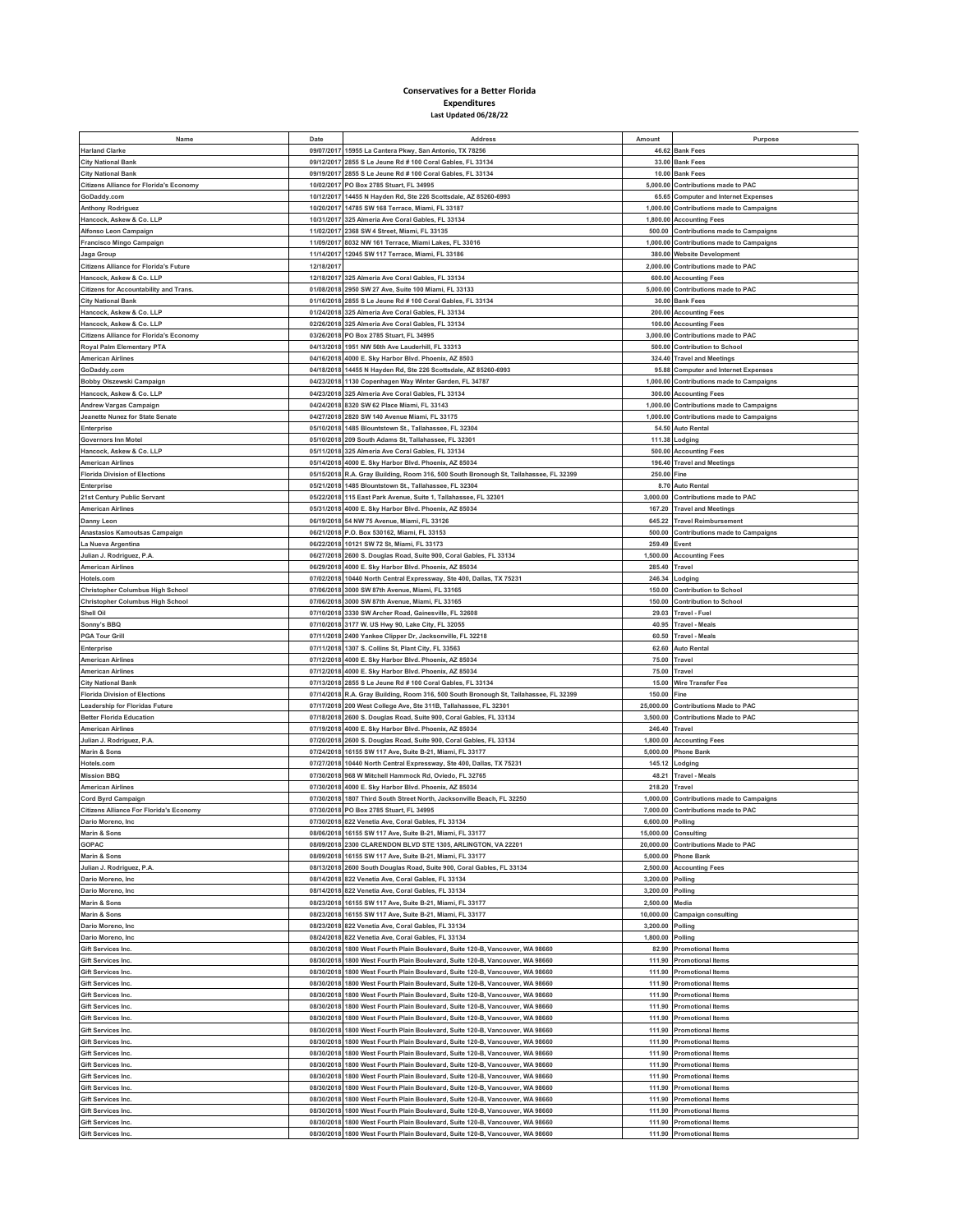| Gift Services Inc.                                             | 08/30/2018               | 1800 West Fourth Plain Boulevard, Suite 120-B, Vancouver, WA 98660                         |                           | 111.90 Promotional Items               |
|----------------------------------------------------------------|--------------------------|--------------------------------------------------------------------------------------------|---------------------------|----------------------------------------|
| <b>Gift Services Inc.</b>                                      | 08/30/2018               | 1800 West Fourth Plain Boulevard, Suite 120-B, Vancouver, WA 98660                         |                           | 111.90 Promotional Items               |
|                                                                |                          |                                                                                            |                           |                                        |
| Gift Services Inc.                                             | 08/30/2018               | 1800 West Fourth Plain Boulevard, Suite 120-B, Vancouver, WA 98660                         | 111.90                    | <b>Promotional Items</b>               |
| <b>Gourmet Gift Baskets</b>                                    | 08/31/2018               | 60 Gourmet Place, Exeter, NH 03833                                                         | 109.99                    | <b>Promotional Items</b>               |
| <b>Gourmet Gift Baskets</b>                                    | 08/31/2018               | 60 Gourmet Place, Exeter, NH 03833                                                         | 109.99                    | Promotional Items                      |
| <b>Gourmet Gift Baskets</b>                                    | 08/31/2018               | 60 Gourmet Place, Exeter, NH 03833                                                         |                           | 109.99 Promotional Items               |
| <b>Gourmet Gift Baskets</b>                                    | 08/31/201                | 60 Gourmet Place, Exeter, NH 03833                                                         | 109.99                    | <b>Promotional Items</b>               |
| <b>Gourmet Gift Baskets</b>                                    | 08/31/2018               | 60 Gourmet Place, Exeter, NH 03833                                                         |                           | 109.99 Promotional Items               |
| <b>Gourmet Gift Baskets</b>                                    |                          | 60 Gourmet Place, Exeter, NH 03833                                                         |                           |                                        |
|                                                                | 08/31/2018               |                                                                                            | 109.99                    | <b>Promotional Items</b>               |
| <b>Gourmet Gift Baskets</b>                                    | 08/31/2018               | 60 Gourmet Place, Exeter, NH 03833                                                         |                           | 109.99 Promotional Items               |
| <b>Gourmet Gift Baskets</b>                                    | 08/31/201                | 60 Gourmet Place, Exeter, NH 03833                                                         | 109.99                    | <b>Promotional Items</b>               |
| Gift Services Inc.                                             | 08/31/2018               | 1800 West Fourth Plain Boulevard, Suite 120-B, Vancouver, WA 98660                         |                           | 115.90 Promotional Items               |
| Hotels.com                                                     | 09/05/2018               | 10440 North Central Expressway, Ste 400, Dallas, TX 75231                                  | 230.63                    | .odging                                |
| American Airlines                                              | 09/06/2018               | 4000 E. Sky Harbor Blvd. Phoenix, AZ 85034                                                 | 322.39                    | Travel                                 |
| <b>Building a Brighter Future of Florida</b>                   | 09/11/201                | 2055 NW Diamond Creek Way, Jensen Beach, FL 34957-4427                                     | 15,000.00                 | Contributions Made to PAC              |
| <b>Citizens Alliance For Floridas Economy</b>                  | 09/13/2018               | PO Box 2785 Stuart, FL 34995                                                               | 88,500.00                 | <b>Contributions Made to PAC</b>       |
|                                                                |                          |                                                                                            |                           |                                        |
| <b>American Airlines</b>                                       | 09/17/2018               | 4000 E. Sky Harbor Blvd. Phoenix, AZ 85034                                                 | 118.20                    | Travel                                 |
| <b>American Airlines</b>                                       | 09/17/2018               | 4000 E. Sky Harbor Blvd. Phoenix, AZ 85034                                                 | 308.41                    | Travel                                 |
| <b>Friends of Ron DeSantis</b>                                 | 09/19/201                | 610 S. Boulevard, Tampa, FL 33606                                                          | 10,000.00                 | <b>Contributions Made to PAC</b>       |
| Julian J. Rodriguez, P.A.                                      | 09/20/2018               | 2600 S. Douglas Road, Suite 900, Coral Gables, FL 33134                                    | 1,650.00                  | <b>Accounting Fees</b>                 |
| <b>American Airlines</b>                                       | 09/20/201                | 4000 E. Sky Harbor Blvd. Phoenix, AZ 85034                                                 | 663.40                    | Travel                                 |
| <b>PGA Tour Grill</b>                                          | 09/21/2018               | 2400 Yankee Clipper Dr, Jacksonville, FL 32218                                             | 24.14                     | Meals                                  |
|                                                                |                          |                                                                                            |                           |                                        |
| Enterprise                                                     | 09/24/201                | 1485 Blountstown St., Tallahassee, FL 32304                                                | 37.7'                     | Auto Rental                            |
| Komodo                                                         | 09/24/2018               | 801 Brickell Ave., Miami, FL 33131                                                         | 43.27                     | Meals                                  |
| Circle K                                                       | 09/24/201                | 2209 N Park Rd, Plant City, FL 33563                                                       | 43.43                     | Travel - Fuel                          |
| <b>American Airlines</b>                                       | 09/24/2018               | 4000 E. Sky Harbor Blvd. Phoenix, AZ 85034                                                 | 75.00 Travel              |                                        |
| Komodo                                                         | 09/24/201                | 801 Brickell Ave., Miami, FL 33131                                                         | 820.83                    | Meals                                  |
|                                                                |                          |                                                                                            |                           |                                        |
| Wyman Duggan Campaign                                          | 09/24/2018               | 4724 Long Bow Road, Jacksonville, FL 32210                                                 | 1,000.00                  | <b>Contributions made to Campaigns</b> |
| Frank Mingo Campaign                                           | 09/24/2018               | 1985 NW 88th Court, Ste. 101, Doral, FL 33172                                              | 1,000.00                  | <b>Contributions made to Campaigns</b> |
| Javier Enriquez Campaign                                       | 09/24/2018               | 2211 SW 60th Ave, Miami, FL 33155                                                          | 1,000.00                  | <b>Contributions made to Campaigns</b> |
| Ardian Zika Campaign                                           | 09/24/201                | 8322 Lagerfeld Drive, Land O Lakes, FL 34637                                               | 1,000.00                  | <b>Contributions made to Campaigns</b> |
| Nick DiCeglie Campaign                                         | 09/27/2018               | 2840 West Bay Drive #211, Belleair Bluffs, FL 33770                                        | 1,000.00                  | <b>Contributions made to Campaigns</b> |
| Michael Beltran Campaign                                       | 09/25/2018               | 5668 Fishhawk Crossing Blvd, Lithia, FL 33547                                              | 1,000.00                  | Contributions made to Campaigns        |
|                                                                |                          |                                                                                            |                           |                                        |
| Spencer Roach Campaign                                         | 09/25/2018               | PO Box 3189, North Fort Myers, FL 33918                                                    | 1,000.00                  | <b>Contributions made to Campaigns</b> |
| Bobby Olszewski Campaign                                       | 09/25/201                | 1130 Copenhagen Way, Winter Garden, FL 34787                                               | 1,000.00                  | Contributions made to Campaigns        |
| Mike Caruso Campaign                                           | 09/25/2018               | 2115 South Ocean Blvd, #12, Delray Beach, FL 33483                                         | 1,000.00                  | <b>Contributions made to Campaigns</b> |
| <b>Stockton Reeves Campaign</b>                                | 09/25/2018               | Post Office Box 598, Winter Park, FL 32790                                                 | 1,000.00                  | <b>Contributions made to Campaigns</b> |
| <b>David Smith Campaign</b>                                    | 09/27/2018               | 708 Glen Eagle Drive, Winter Springs, FL 32708                                             | 1,000.00                  | <b>Contributions made to Campaigns</b> |
| Joe Wicker Campaigr                                            | 09/27/2018               | 1420 Rowantree Dr., Dover, FL, 33527                                                       | 1.000.00                  | <b>Contributions made to Campaigns</b> |
| <b>Florida's Future Generations</b>                            | 10/01/2018               | 107 Westward Drive #660307, Miami Springs, FL 33266                                        | 10,000.00                 | Contributions made to ECO              |
|                                                                |                          |                                                                                            |                           |                                        |
| Enterprise                                                     | 10/02/2018               | 1485 Blountstown St., Tallahassee, FL 32304                                                | 5.29                      | <b>Auto Rental</b>                     |
| <b>City National Bank</b>                                      | 10/02/2018               | 2855 S Le Jeune Rd # 100 Coral Gables, FL 33134                                            | 15.00                     | <b>Bank Fees</b>                       |
| <b>House Majority 2018</b>                                     | 10/05/2018               | 420 E. Jefferson Street, Tallahassee, FL 32301                                             | 20,000.00                 | <b>Contributions made to PAC</b>       |
| <b>Winning Strategies Inc.</b>                                 | 10/08/2018               | 4975 San Jose Blvd., #215, Jacksonville, FL 32207                                          | 2,000.00                  | <b>Public Relations</b>                |
| Enterprise                                                     | 10/09/2018               | 1485 Blountstown St., Tallahassee, FL 32304                                                | 3.83                      | <b>Auto Rental</b>                     |
| Julian J. Rodriguez, P.A.                                      | 10/11/2018               | 2600 S. Douglas Road, Suite 900, Coral Gables, FL 33134                                    | 1,270.00                  | <b>Accounting Fees</b>                 |
|                                                                |                          |                                                                                            |                           |                                        |
| GoDaddy.com                                                    | 10/12/2018               | 14455 N Hayden Rd, Ste 226 Scottsdale, AZ 85260-6993                                       | 121.04                    | <b>Computer and Internet Expenses</b>  |
| Dario Moreno, Inc.                                             | 10/16/2018               | 822 Venetia Ave, Coral Gables, FL 33134                                                    | 3,000.00                  | Polling                                |
| La Carreta Restaurant                                          | 10/18/2018               | 8650 Bird Road, Miami, FL 33155                                                            | 60.17                     | Meals                                  |
| <b>Hillsborough United</b>                                     | 10/19/2018               | 1103 Hays Street, Tallahassee, FL 32301                                                    | 5,000.00                  | <b>Contributions Made to PAC</b>       |
| <b>House Majority 2018</b>                                     | 10/22/201                | 420 E. Jefferson Street, Tallahassee, FL 32301                                             | 10,000,00                 | Contributions made to PAC              |
| <b>Rincon Argentino</b>                                        | 10/22/2018               | 2345 SW 37th Avenue, Coral Gables, FL 33145                                                | 259.24                    | Meals                                  |
|                                                                |                          |                                                                                            |                           |                                        |
| Florida First Forever, Inc                                     | 10/23/2018               | 1700 North Monroe Street, Suite 11-253, Tallahassee, FL 32303                              | 1.000.00                  | <b>Contributions Made to PAC</b>       |
| <b>WebElect.net LLC</b>                                        | 10/25/2018               | 10150 Highland Manor Dr. Ste 200, Tampa FL 33610                                           | 500.00 Data               |                                        |
| Florida First Forever, Inc                                     | 10/23/201                | 1700 North Monroe Street, Suite 11-253, Tallahassee, FL 32303                              | 5,000.00                  | Contributions Made to PAC              |
| <b>Florida's Future Generations</b>                            | 10/29/2018               | 107 Westward Drive #660307, Miami Springs, FL 33266                                        | 10,000.00                 | Contributions made to ECO              |
| <b>Citizens For A Better Central Florida</b>                   | 10/29/2018               | 2055 NW Diamond Creek Way, Jensen Beach, FL 34957                                          | 5,000.00                  | <b>Contributions Made to PAC</b>       |
| Marin & Sons                                                   | 10/29/2018               | 16155 SW 117 Ave, Suite B-21, Miami, FL 33177                                              | 5,000.00                  | Consulting                             |
| <b>Marin &amp; Sons</b>                                        | 10/29/2018               |                                                                                            |                           | 5,000.00 Mass Mailouts                 |
|                                                                |                          | 16155 SW 117 Ave, Suite B-21, Miami, FL 33177                                              |                           |                                        |
| <b>Citizens For Building Floridas Future</b>                   |                          | 10/30/2018 133 South Harbor Drive, Venice, FL 34285                                        |                           |                                        |
| <b>Hillsborough United</b>                                     |                          |                                                                                            |                           | 5,000.00 Contributions Made to PAC     |
|                                                                |                          | 10/30/2018 1103 Hays Street, Tallahassee, FL 32301                                         |                           | 10,000.00 Contributions Made to PAC    |
| Florida First Forever, Inc.                                    | 10/30/2018               | 1700 North Monroe Street, Suite 11-253, Tallahassee, FL 32303                              | 10,000.00                 | <b>Contributions Made to PAC</b>       |
| <b>Citizens Alliance For Floridas Economy</b>                  | 10/30/2018               | PO Box 2785 Stuart, FL 34995                                                               |                           | 5,000.00 Contributions Made to PAC     |
| <b>American Airlines</b>                                       | 10/31/2018               | 4000 E. Sky Harbor Blvd. Phoenix, AZ 85034                                                 | 299.40                    | Travel                                 |
|                                                                | 11/01/2018               |                                                                                            |                           |                                        |
| The Townhouse Restaurant                                       |                          | 139 N Central Avenue, Oviedo, FL 32765                                                     | 42.41                     | Meals                                  |
| St. Timothy Catholic Church                                    | 11/14/2018               | 5400 SW 102nd Ave, Miami, FL 33165                                                         | 200.00                    | Donation                               |
| Four Seasons Hotel Las Vegas                                   | 11/19/2018               | 3960 S Las Vegas Blvd, Las Vegas, NV 89119                                                 | 22.73                     | Meals                                  |
| Harry's Seafood Bar & Grille                                   | 11/19/2018               | 301 S Bronough St, Tallahassee, FL 32301                                                   | 346.85                    | Meals                                  |
| Four Seasons Hotel Las Vegas                                   | 11/19/2018               | 3960 S Las Vegas Blvd, Las Vegas, NV 89119                                                 | 419.50                    | .odging                                |
| Four Seasons Hotel Las Vegas                                   | 11/19/2018               | 3960 S Las Vegas Blvd, Las Vegas, NV 89119                                                 | 463.33                    | .odging                                |
| Julian J. Rodriguez, P.A.                                      | 11/26/2018               | 2600 South Douglas Road, Suite 900, Coral Gables, FL 33134                                 |                           | 4,500.00 Accounting Fees               |
| <b>American Airlines</b>                                       | 12/03/201                | 4000 E. Sky Harbor Blvd., Phoeniz, AZ 85034                                                | 410.40                    | Travel                                 |
|                                                                |                          | 901 Massachusetts Ave NW, Washington, DC 20001                                             |                           |                                        |
| <b>Marriot Marquis Hotel</b>                                   | 12/10/2018               |                                                                                            | 606.94                    | .odging                                |
| The Republican Party of Miami-Dade County                      | 12/03/2018               | 1460 NW 107 Avenue, Ste. P, Miami, FL 33172                                                | 350.00 Meals              |                                        |
| <b>Mike Mena Campaign</b>                                      | 12/10/2018               | 1330 San Remo Avenue, Coral Gables, FL 33146                                               | 1,000.00                  | <b>Contributions made to Campaigns</b> |
| <b>Earls Dadeland</b>                                          | 12/21/2018               | 7535 N. Kendall Dr #2510, Miami, FL 33156                                                  | 158.11                    | Meals                                  |
| <b>Tropical Chinese</b>                                        | 12/27/2018               | 7991 SW 40th St, Miami, FL 33155                                                           | 256.11 Meals              |                                        |
| Julian J. Rodriguez, P.A.                                      | 12/20/2018               | 2600 South Douglas Road, Suite 900, Coral Gables, FL 33134                                 | 998.00                    | <b>Accounting Fees</b>                 |
| FedEx                                                          | 12/31/2018               | P.O. Box 660481, Dallas, TX 75266-0481                                                     |                           | 42.02 Postage, Mailing Service         |
|                                                                | 01/08/2019               |                                                                                            | 58.15                     | Meals                                  |
| Harry's Seafood Bar & Grille                                   |                          | 301 S Bronough St, Tallahassee, FL 32301                                                   |                           |                                        |
| Liberty Bar and Restaurant                                     | 01/09/2019               | 1307 N Monroe St., Tallahassee, FL 32303                                                   | 185.84                    | Meals                                  |
| Julian J. Rodriguez, P.A                                       | 01/21/2019               | 2600 South Douglas Road, Suite 900, Coral Gables, FL 33134                                 | 500.00                    | <b>Accounting Fees</b>                 |
| Wyman Duggan Campaign                                          | 01/25/2019               | 4724 Long Bow Road, Jacksonville, FL 32210                                                 | 1,000.00                  | <b>Contributions made to Campaigns</b> |
| <b>Foundation for Excellence in Education</b>                  | 02/01/2019               | P.O. Box 10691, Tallahassee, FL 32302                                                      |                           | (410.40) Refund Travel Fees            |
| <b>Building a Brighter Future of Florida</b>                   | 02/09/2019               | 2055 NW Diamond Creek Way, Jensen Beach, FL 34957-4427                                     | 20,000.00                 | <b>Contributions Made to PAC</b>       |
| <b>Market Liquors</b>                                          | 02/13/2019               | 1700 N. Monroe Street, Tallahassee, FL 32303                                               | 153.67                    | <b>Fundraiser - Beverages</b>          |
|                                                                | 02/13/2019               | 1700 N. Monroe Street, Tallahassee, FL 32303                                               |                           |                                        |
| <b>Market Liquors</b>                                          |                          |                                                                                            |                           | 176.76 Fundraiser - Beverages          |
| Chick-Fil-A                                                    | 02/14/2019               | 2136 N. Monroe Street, Tallahassee, FL 32303                                               | 184.60                    | <b>Fundraiser - Meals</b>              |
| Harry's Seafood Bar & Grille                                   | 02/20/2019               | 301 S Bronough St, Tallahassee, FL 32301                                                   | 316.71                    | Meals                                  |
| <b>Friends of Anthony Sabatini</b><br><b>American Airlines</b> | 02/21/2019<br>02/27/2019 | 120 S. Monroe Street, Tallahassee, FL 32301<br>4000 E. Sky Harbor Blvd., Phoeniz, AZ 85034 | 1,000.00<br>493.60 Travel | <b>Contributions Made to PAC</b>       |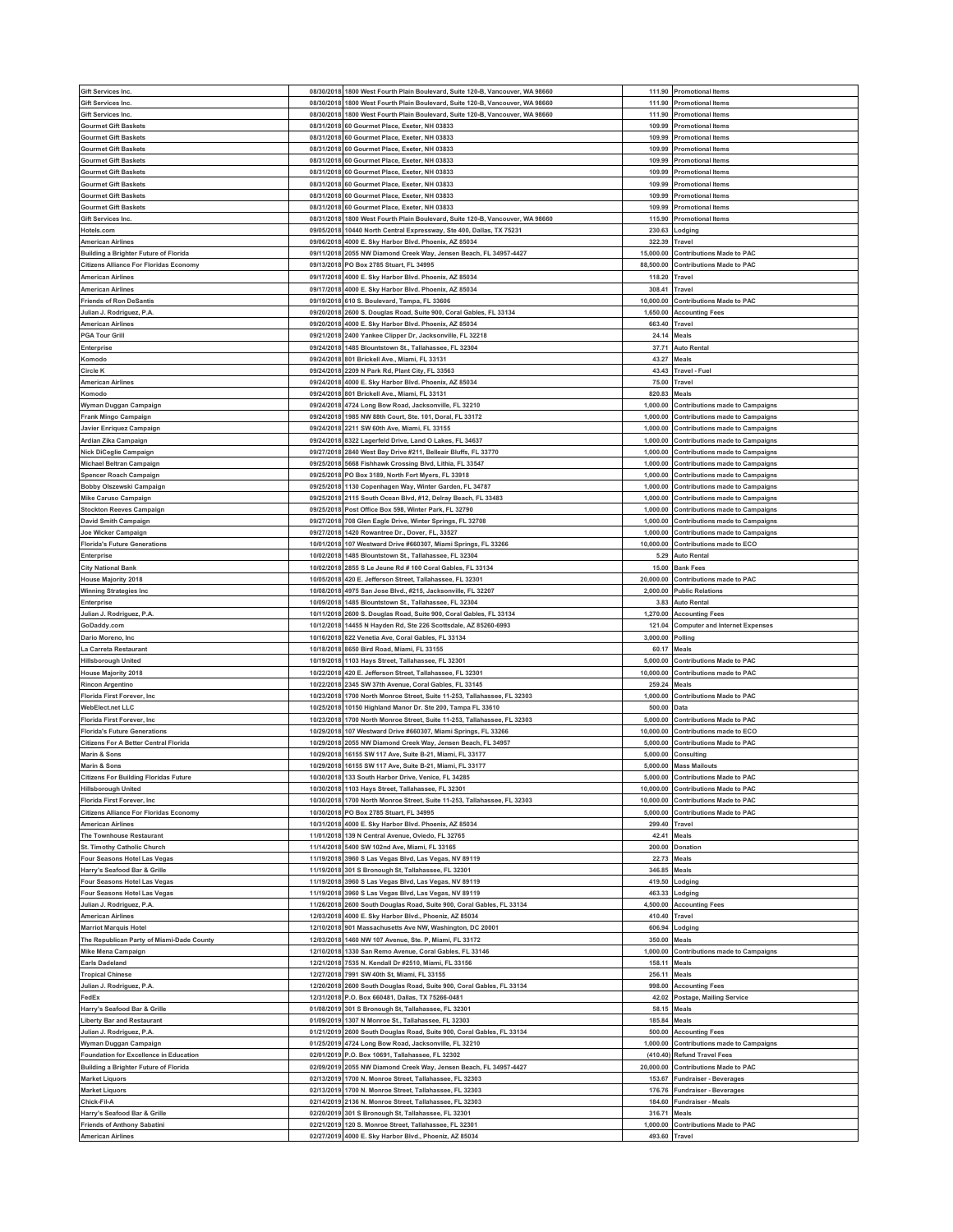| Julian J. Rodriguez, P.A.                              |            | 02/26/2019 2600 South Douglas Road, Suite 900, Coral Gables, FL 33134 |               | 1,700.00 Accounting Fees               |
|--------------------------------------------------------|------------|-----------------------------------------------------------------------|---------------|----------------------------------------|
| Jim & Milt's BBQ                                       |            | 03/05/2019 1923 W Pensacola Street, Tallahassee, FL 32304             | 36.24         | Meals                                  |
| The Egg Café & Eatery                                  |            | 03/07/2019 3740 Austin Davis Ave, Tallahassee, FL 32308               | 54.76         | Meals                                  |
| <b>Tropical Chinese</b>                                |            | 03/11/2019 7991 SW 40th St, Miami, FL 33155                           | 173.12        | <b>Meals</b>                           |
| Harry's Seafood Bar & Grille                           |            | 03/12/2019 301 S Bronough St, Tallahassee, FL 32301                   | 43.92         | <b>Meals</b>                           |
| <b>Gaines Street Pies</b>                              | 03/13/2019 | 603 W. Gaines St #3, Tallahassee, FL 32304                            | 8.05          | Meals                                  |
| <b>Gaines Street Pies</b>                              |            | 03/13/2019 603 W. Gaines St #3, Tallahassee, FL 32304                 | 41.87         | Meals                                  |
|                                                        |            |                                                                       |               |                                        |
| Harry's Seafood Bar & Grille                           |            | 03/14/2019 301 S Bronough St, Tallahassee, FL 32301                   | 87.29         | Meals                                  |
| Julian J. Rodriguez, P.A.                              |            | 03/14/2019 2600 South Douglas Road, Suite 900, Coral Gables, FL 33134 | 1,000.00      | <b>Accounting Fees</b>                 |
| Isabella's Pizzeria Napoletana                         |            | 03/19/2019 799 W Gaines St #101, Tallahassee, FL 32304                | 287.52        | Meals                                  |
| <b>Harland Clarke</b>                                  |            | 03/20/2019 15955 La Cantera Pkwy, San Antonio, TX 78256               | 36.84         | Bank Fees                              |
| The Egg Café & Eatery                                  | 03/21/2019 | 3740 Austin Davis Ave, Tallahassee, FL 32308                          | 33.76         | Meals                                  |
| <b>Hooters of Leon</b>                                 |            | 03/22/2019 2000 N Monroe St, Tallahassee, FL 32303                    | 112.72        | Meals                                  |
| <b>Hyatt Place</b>                                     | 03/26/2019 | 222 S Caldwell St, Charlotte, NC 28202                                | 125.62        | .odging                                |
| 4 Rivers Smokehouse                                    |            | 03/26/2019 1817 Thomasville Rd #100, Tallahasee, FL 32303             | 167.27        | Meals                                  |
| Isabella's Pizzeria Napoletana                         |            | 04/02/2019 799 W Gaines St #101, Tallahassee, FL 32304                | 383.14        | Meals                                  |
|                                                        |            |                                                                       |               |                                        |
| Jim & Milt's BBQ                                       |            | 04/03/2019 1923 W Pensacola Street, Tallahassee, FL 32304             | 29.46         | Meals                                  |
| <b>Bird's Aphrodisiac Oyster Shack</b>                 |            | 04/08/2019 325 N Bronough St., Tallahassee, FL 32301                  | 46.00         | Meals                                  |
| Chuy's                                                 |            | 04/11/2019 904 E Lafayette St., Tallahassee, FL 32301                 | 146.00        | Meals                                  |
| <b>Thomas Piccolo</b>                                  |            | 04/11/2019 101 W. Beach Place, St. Petersburg, FL 33710               | 840.00        | <b>Political Consultant</b>            |
| GoDaddy.com                                            |            | 04/12/2019 14455 N Hayden Rd, Ste 226 Scottsdale, AZ 85260-6993       |               | 119.76 Computer and Internet Expenses  |
| <b>Capital Lanes</b>                                   |            | 04/17/2019 820 Capital Cir NE, Tallahasee, FL 32301                   |               | 85.25 Entertainment - Bowling          |
| GoDaddy.com                                            | 04/17/2019 | 14455 N Hayden Rd, Ste 226 Scottsdale, AZ 85260-6993                  |               | 124.04 Computer and Internet Expenses  |
| <b>Capital Lanes</b>                                   |            | 04/17/2019 820 Capital Cir NE, Tallahasee, FL 32301                   | 274.78        | <b>Entertainment - Bowling</b>         |
| Table 23                                               |            | 04/23/2019 1215 Thomasville Rd, Tallahassee, FL 32303                 | 291.34        | Meals                                  |
| Harry's Seafood Bar & Grille                           |            | 04/29/2019 301 S Bronough St, Tallahassee, FL 32301                   | 260.87        | Meals                                  |
| Table 23                                               |            | 04/30/2019 1215 Thomasville Rd, Tallahassee, FL 32303                 | 364.54        | Meals                                  |
| Julian J. Rodriguez, P.A.                              |            |                                                                       |               |                                        |
|                                                        |            | 04/30/2019 2600 South Douglas Road, Suite 900, Coral Gables, FL 33134 |               | 500.00 Accounting Fees                 |
| Isabella's Pizzeria Napoletana                         |            | 05/02/2019 799 W Gaines St #101, Tallahassee, FL 32304                | 284.12        | Meals                                  |
| Andrew's Capital Grill & Bar                           |            | 05/06/2019 228 S Adams St, Tallahassee, FL 32301                      | 83.10         | Meals                                  |
| The Egg Café & Eatery                                  | 05/06/2019 | 3740 Austin Davis Ave, Tallahassee, FL 32308                          | 115.06        | Meals                                  |
| Hotels.com                                             |            | 05/13/2019 10440 North Central Expressway, Ste 400, Dallas, TX 75231  | 331.23        | Lodging                                |
| <b>American Airlines</b>                               | 05/13/2019 | 4000 E. Sky Harbor Blvd., Phoenix, AZ 85034                           | 437.61        | Travel                                 |
| Hotels.com                                             |            | 05/13/2019 10440 North Central Expressway, Ste 400, Dallas, TX 75231  | 945.64        | .odging                                |
| <b>American Airlines</b>                               | 05/20/2019 | 4000 E. Sky Harbor Blvd., Phoeniz, AZ 85034                           | 13.86         | 'ravel                                 |
| a Bonne Crepe                                          |            | 05/20/2019 815 E Las Olas Blvd, Ft. Lauderdale, FL 33301              | 76.52         | Meals                                  |
| <b>American Airlines</b>                               | 05/20/2019 | 4000 E. Sky Harbor Blvd., Phoeniz, AZ 85034                           | 130.30        | Travel                                 |
| <b>American Airlines</b>                               | 05/20/2019 | 4000 E. Sky Harbor Blvd., Phoeniz, AZ 85034                           | 130.30        | Travel                                 |
|                                                        |            |                                                                       |               |                                        |
| <b>Mortons - The Steakhouse</b>                        | 05/22/2019 | 1050 Connecticut Ave, Washington, DC 20036                            | 190.26        | Meals                                  |
| Pisco y Nazca Ceviche Gastrobar                        |            | 05/23/2019 1823 L St NW, Washington, DC 20036                         | 216.95        | <b>Meals</b>                           |
| The Hay-Adams                                          |            | 05/23/2019 800 16th St NW, Washington, DC 20006                       | 272.10        | .odging                                |
| Fiore CPA, PA                                          |            | 05/23/2019 13397 SW 11 Ln, Miami, FL 33184                            | 500.00        | <b>Accounting Fees</b>                 |
| The St. Gregory Hotel                                  |            | 05/24/2019 2033 M St NW, Washington, DC 20036                         | 22.99         | Meals                                  |
| The St. Gregory Hotel                                  |            | 05/24/2019 2033 M St NW, Washington, DC 20036                         | 77.38         | Meals                                  |
| American Tap Room                                      |            | 05/24/2019 5 Aviation Cir, Arlington, VA 22202                        | 29.15         | <b>Meals</b>                           |
| Ardian Zika Campaign                                   |            | 05/24/2019 8322 Lagerfeld Drive, Land O Lakes, FL 34637               | 1,000.00      | <b>Contributions made to Campaigns</b> |
| <b>Mike Caruso Campaign</b>                            |            | 05/24/2019 2115 South Ocean Blvd, #12, Delray Beach, FL 33483         | 1,000.00      | <b>Contributions made to Campaigns</b> |
|                                                        |            |                                                                       |               |                                        |
|                                                        |            |                                                                       |               |                                        |
| Chuck Brannan Campaign                                 | 05/29/2019 | 10654 Hillside Drive, Macclenny, FL 32063                             | 1,000.00      | <b>Contributions made to Campaigns</b> |
| <b>Harland Clarke</b>                                  |            | 05/30/2019 15955 La Cantera Pkwy, San Antonio, TX 78256               |               | 104.41 Bank Fees                       |
| <b>Citizens For Building Floridas Future</b>           | 05/30/2019 | 133 South Harbor Drive, Venice, FL 34285                              | 3,000.00      | <b>Contributions Made to PAC</b>       |
| <b>Citizens Alliance For Floridas Economy</b>          |            | 05/31/2019 2055 NW Diamond Creek Way, Jensen Beach, FL 34957-4427     |               | 5,000.00 Contributions Made to PAC     |
| <b>Island Way Grill</b>                                | 06/06/2019 | 20 Island Way, Clearwater, FL 33767                                   | 47.84         | Meals                                  |
| <b>Del Frisco's Grille</b>                             |            | 06/06/2019 4138 W. Boy Scout Blvd, Tampa, FL 33607                    | 60.34         | Meals                                  |
| <b>Del Frisco's Grille</b>                             |            | 06/06/2019 4138 W. Boy Scout Blvd, Tampa, FL 33607                    | 285.87        | Meals                                  |
| <b>Families for a Safer Florida</b>                    |            | 06/07/2019 6352 Glasgow Dr, Tallahassee, FL 32312                     |               | 3,000.00 Contributions Made to PAC     |
|                                                        |            |                                                                       |               |                                        |
| Nick DiCeglie Campaign                                 |            | 06/10/2019 2840 West Bay Drive #211, Belleair Bluffs, FL 33770        | 1,000.00      | <b>Contributions made to Campaigns</b> |
| People for Coastal Common Sense<br>Fiore CPA, PA       |            | 06/11/2019 2055 NW Diamond Creek Way, Jensen Beach, FL 34957          | 3,000.00      | <b>Contributions Made to PAC</b>       |
|                                                        |            | 06/14/2019 13397 SW 11 Ln, Miami, FL 33184                            | 750.00        | <b>Accounting Fees</b>                 |
| Caffe Abracci                                          |            | 06/19/2019 318 Aragon Ave, Coral Gables, FL 33134                     | 100.00        | Meals                                  |
| Root & Bone                                            |            | 06/19/2019 5958 S. Dixie Hwy, South Miami, FL 33134                   | 135.56        | Meals                                  |
| Komodo                                                 |            | 06/19/2019 801 Brickell Ave., Miami, FL 33131                         | 100.00 Meals  |                                        |
| Swan                                                   |            | 06/24/2019 90 NE 39 St, Miami, FL 33137                               | 668.22        | Meals                                  |
| <b>American Airlines</b>                               |            | 06/26/2019 4000 E. Sky Harbor Blvd. Phoenix, AZ 85034                 | 185.30        | Travel                                 |
| <b>Embassy Suites</b>                                  |            | 07/01/2019 513 S. Florida Ave, Tampa, FL 33602                        | 4.29          | Meals                                  |
| La Nueva Argentina                                     |            | 07/01/2019 10121 SW 72 St, Miami, FL 33173                            | 38.54         | Meals                                  |
| <b>American Airlines</b>                               | 07/01/2019 | 4000 E. Sky Harbor Blvd. Phoenix, AZ 85034                            | 205.30        | Travel                                 |
| <b>Embassy Suites</b>                                  |            | 07/01/2019 513 S. Florida Ave, Tampa, FL 33602                        | 218.02        | .odging                                |
| <b>Del Frisco's Grille</b>                             | 07/01/2019 | 4138 W. Boy Scout Blvd, Tampa, FL 33607                               | 402.86        | Meals                                  |
| <b>American Social</b>                                 |            | 07/01/2019 601 S. Harbour Island Blvd, #107, Tampa, FL 33602          | 1,243.72      | Meals                                  |
| <b>American Social</b>                                 |            | 07/02/2019 601 S. Harbour Island Blvd, #107, Tampa, FL 33602          | 1,021.48      | <b>Meals</b>                           |
| Fiore CPA, PA                                          | 07/09/2019 | 13397 SW 11 Ln, Miami, FL 33184                                       | 1,875.00      | <b>Accounting Fees</b>                 |
|                                                        |            |                                                                       |               |                                        |
| <b>Bernie McCabe For State Attorney</b>                | 07/11/2019 | 07/11/2019 313 Crosswinds Dr., Palm Harbor, FL 34683                  |               | 1,000.00 Contribution made to Campaign |
| La Carreta Restaurant                                  |            | 8650 Bird Road, Miami, FL 33155                                       | 54.98         | Meals                                  |
| La Nueva Argentina                                     |            | 07/11/2019 10121 SW 72 St, Miami, FL 33173                            | 96.45         | Meals                                  |
| <b>Tropical Chinese</b>                                | 07/16/2019 | 7991 SW 40th St, Miami, FL 33155                                      | 182.77        | Meals                                  |
| <b>American Airlines</b>                               |            | 07/17/2019 4000 E. Sky Harbor Blvd. Phoenix, AZ 8503                  | 390.60 Travel |                                        |
| <b>Earls Dadeland</b>                                  | 07/18/2019 | 7535 N. Kendall Dr #2510, Miami, FL 33156                             | 103.68        | Meals                                  |
| Republican Party of Florida                            |            | 07/22/2019 420 E. Jefferson Street, Tallahassee, FL 32301             | 100,000.00    | <b>Contribution to Political Party</b> |
| The Vinoy Renaissance St Petersburg Resort & Golf Club |            | 07/22/2019 501 5th Ave NE, St Petersbug, FL 33701                     | 46.72         | Meals                                  |
| Root & Bone                                            |            | 07/30/2019 5958 S. Dixie Hwy, South Miami, FL 33134                   | 121.52 Meals  |                                        |
| <b>American Airlines</b>                               | 08/12/2019 | 4000 E. Sky Harbor Blvd. Phoenix, AZ 8503                             | 296.60        | Travel                                 |
| Fiore CPA, PA                                          |            | 08/13/2019 2100 Salzedo St, Suite 200, Coral Gables, FL 33134         |               | 850.00 Accounting Fees                 |
|                                                        |            |                                                                       |               |                                        |
| La Carreta Restaurant                                  |            | 08/15/2019 8650 Bird Road, Miami, FL 33155                            | 37.43         | Meals                                  |
|                                                        |            | 08/16/2019 2333 Ponce De Leon Blvd, Coral Gables, FL 33134            | 472.73        | Meals                                  |
| Mortons - The Steakhouse<br>Café La Trova              | 08/19/2019 | 971 SW 8th Street, Miami, FL 33130                                    | 660.29        | Meals                                  |
| Hotels.com                                             |            | 08/20/2019 10440 North Central Expressway, Ste 400, Dallas, TX 75231  | 237.01        | Lodging                                |
| <b>Flemings Prime Steakhouse</b>                       | 08/20/2019 | 2525 Ponce De Leon Blvd, Coral Gables, FL 33134                       | 300.00        | Meals                                  |
| Tinta y Café                                           |            | 08/23/2019 1315 Ponce De Leon Blvd, Coral Gables, FL 33134            | 50.11         | Meals                                  |
| House Kitchen & Bar                                    | 08/27/2019 | 180 Aragon Ave, Coral Gables, FL 33134                                | 48.23         | Meals                                  |
| Marin & Sons                                           |            | 08/27/2019 16155 SW 117 Ave, Suite B-21, Miami, FL 33177              | 15,000.00     | Consulting                             |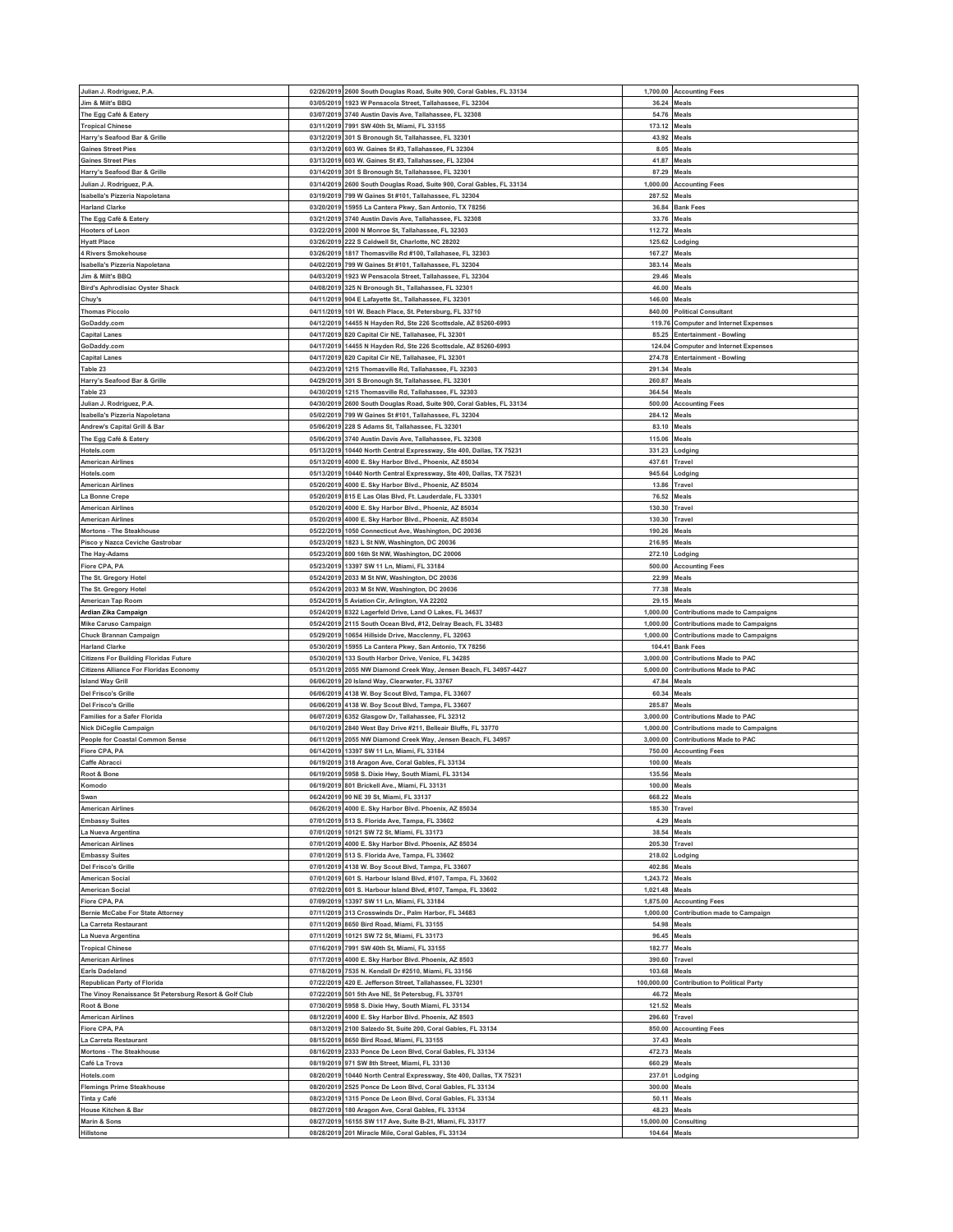| Anthony Rodriguez Campaign | 08/29/2019 14785 SW 168 Terrace, Miami, FL 33187                     | 1,000.00 Contribution made to Campaign |
|----------------------------|----------------------------------------------------------------------|----------------------------------------|
| Eddie V's Prime Seafood    | 08/29/2019 4400 W Boy Scout Blvd, Tampa, FL 33607                    | 182.21 Meals                           |
| Eddie V's Prime Seafood    | 08/29/2019 4400 W Boy Scout Blvd, Tampa, FL 33607                    | 186,79 Meals                           |
| Roccos Tacos & Tequila Bar | 08/29/2019 2223 N. Westshore Blvd, Ste 203, Tampa, FL 33607          | 240.68 Meals                           |
| <b>The Capital Grille</b>  | 08/30/2019 5197 Big Island Drive, Jacksonville, FL 32246             | 30.61 Meals                            |
| <b>Caffe Abracci</b>       | 08/30/2019 318 Aragon Ave. Coral Gables, FL 33134                    | 50.00 Meals                            |
| Hotels.com                 | 09/04/2019 10440 North Central Expressway, Ste 400, Dallas, TX 75231 | 393.20 Lodging                         |
| Tinta y Café               | 09/05/2019 1315 Ponce De Leon Blvd, Coral Gables, FL 33134           | 115.13 Meals                           |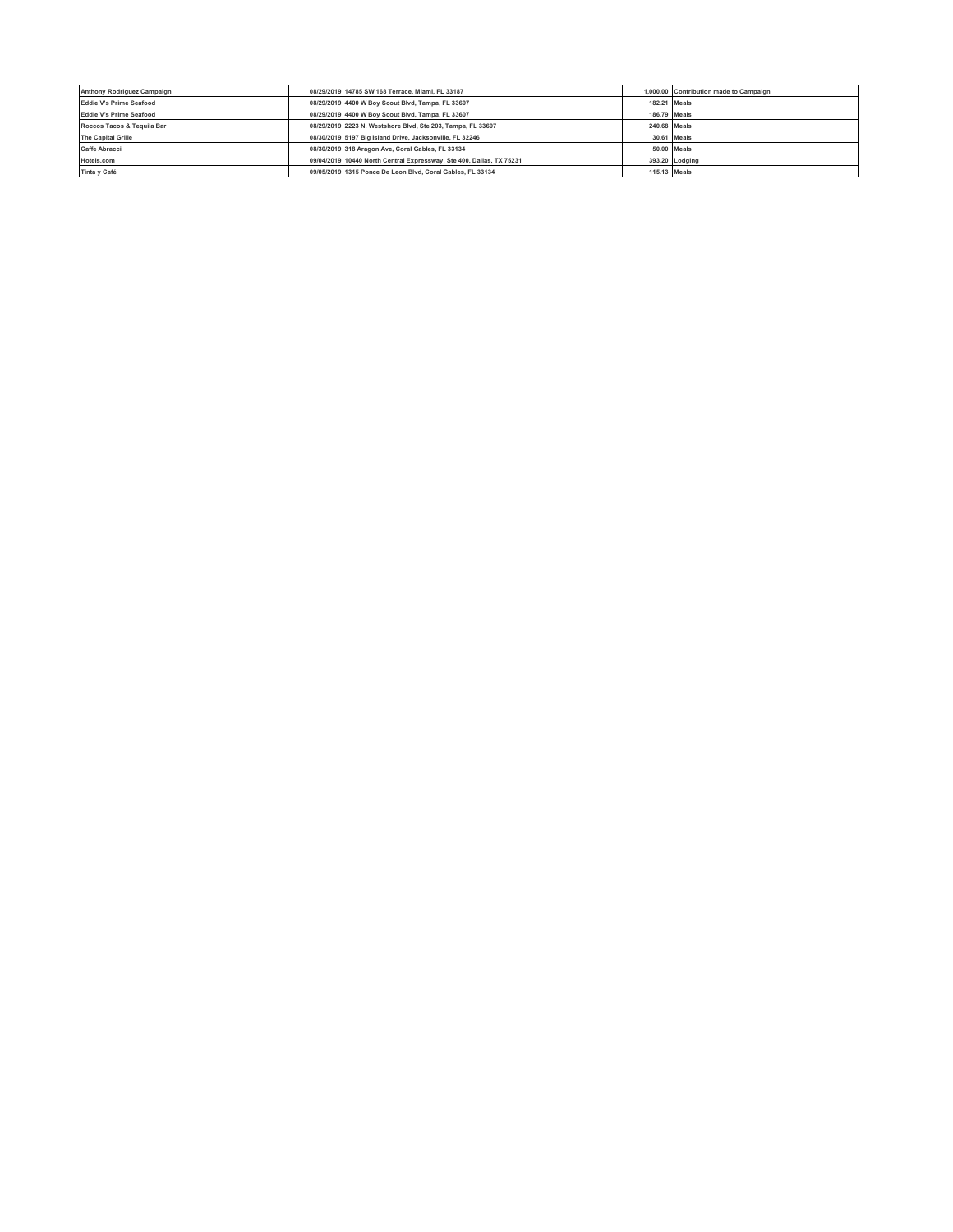| <b>American Airlines</b>                        |                          |                                                                                               |                   |                                               |
|-------------------------------------------------|--------------------------|-----------------------------------------------------------------------------------------------|-------------------|-----------------------------------------------|
|                                                 |                          | 09/05/2019 4000 E. Sky Harbor Blvd. Phoenix, AZ 85034                                         | 354.60 Travel     |                                               |
| <b>Grazianos In The Gables</b>                  | 09/09/2019               | 394 Giralda Ave, Coral Gables, FL 33134                                                       | 100.23            | Meals                                         |
| <b>Ryan Fernandez</b>                           |                          | 09/12/2019 15423 SW 115 Street, Miami, FL 33196                                               | 273.59            | Reimbursement - Sandbags for Hurricane        |
| Fiore CPA, PA                                   | 09/12/2019               | 13397 SW 11 Ln, Miami, FL 33184                                                               | 750.00            | <b>Accounting Fees</b>                        |
| Isabella's Pizzeria Napoletana                  | 09/16/2019               | 799 W Gaines St #101, Tallahassee, FL 32304                                                   | 219.19            | <b>Meals</b>                                  |
| Table 23                                        | 09/17/2019               | 1215 Thomasville Rd, Tallahassee, FL 32303                                                    | 89.18             | Meals                                         |
|                                                 |                          |                                                                                               |                   |                                               |
| Table 23                                        | 09/17/2019               | 1215 Thomasville Rd, Tallahassee, FL 32303                                                    | 322.67            | Meals                                         |
| <b>Liberty Bar and Restaurant</b>               | 09/18/2019               | 1307 N Monroe St., Tallahassee, FL 32303                                                      | 22.36             | Meals                                         |
| <b>American Airlines</b>                        | 09/19/2019               | 4000 E. Sky Harbor Blvd. Phoenix, AZ 85034                                                    | 518.61            | Travel                                        |
| El Novillo Restaurant                           | 09/26/2019               | 6830 SW 40 Street, Miami, FL 33155                                                            | 30.00             | Meals                                         |
| Republican Party of Miami-Dade County           | 09/30/2019               | 1460 NW 107 Avenue, Ste. P, Miami, FL 33172                                                   | 2,000.00          | Annual Lincoln Day Dinner                     |
| <b>American Airlines</b>                        | 10/04/2019               | 4000 E. Sky Harbor Blvd. Phoenix, AZ 85034                                                    | 359.60            | Travel                                        |
|                                                 |                          |                                                                                               |                   |                                               |
| Fiore CPA, PA                                   | 10/11/2019               | 13397 SW 11 Ln, Miami, FL 33184                                                               | 750.00            | <b>Accounting Fees</b>                        |
| Chuy's                                          | 10/15/2019               | 904 E Lafayette St., Tallahassee, FL 32301                                                    | 196.24            | Meals                                         |
| GoDaddy.com                                     | 10/15/2019               | 14455 N Havden Rd. Ste 226 Scottsdale, AZ 85260-6993                                          | 28.16             | <b>Computer and Internet Expenses</b>         |
| GoDaddy.com                                     | 10/15/2019               | 14455 N Hayden Rd, Ste 226 Scottsdale, AZ 85260-6993                                          | 107.88            | <b>Computer and Internet Expenses</b>         |
| The Egg Café & Eatery                           | 10/17/2019               | 3740 Austin Davis Ave, Tallahassee, FL 32308                                                  | 29.68             | Meals                                         |
| Ana Maria Rodriguez Campaign                    | 10/18/2019               | 11645 NW 78 Lane, Doral, FL 33178                                                             | 1,000.00          | Contribution made to Campaign                 |
|                                                 |                          |                                                                                               |                   |                                               |
| <b>Hotel Duval</b>                              | 10/23/2019               | 415 N. Monroe Street, Tallahasssee, FL 32301                                                  | 197.63            | Lodging                                       |
| <b>Terre Del Sapore</b>                         |                          | 10/28/2019 246 Giralda Ave, Coral Gables, FL 33134                                            | 55.05             | Meals                                         |
| Martin's Bar-B-Que Joint                        | 10/28/2019               | 410 4th Ave S, Nashville, TN 37201                                                            | 71.74             | Meals                                         |
| <b>Clusters &amp; Hops</b>                      |                          | 10/28/2019 707 N. Monroe Street, Tallahassee, FL 32303                                        | 259.12            | Meals                                         |
| Joes Stone Crab                                 | 10/28/2019               | 11 Washington Ave, Miami Beach, FL 33139                                                      | 396.32            | Meals                                         |
|                                                 |                          |                                                                                               |                   |                                               |
| The Right Future For Florida                    |                          | 10/28/2019 2950 SW 27 Ave, Suite 100 Miami, FL 33133                                          | 10,000.00         | <b>Contributions Made to PAC</b>              |
| <b>Floridians United</b>                        | 10/28/2019               | 2950 SW 27 Ave, Suite 100 Miami, FL 33133                                                     | 10,000.00         | <b>Contributions Made to PAC</b>              |
| A Bolder Florida                                | 10/28/2019               | 2600 South Douglas Road, Suite 900, Coral Gables, FL 33134                                    | 10,000.00         | <b>Contributions Made to PAC</b>              |
| <b>Rebuild Florida</b>                          | 10/28/2019               | 2600 South Douglas Road, Suite 900, Coral Gables, FL 33134                                    | 10,000.00         | <b>Contributions Made to PAC</b>              |
| <b>VFW 10212</b>                                | 10/28/2019               | 10301 Sunset Drive, Miami, FL 33173                                                           |                   | 500.00 Veterans Domino Tournament             |
| <b>Best Buddies of South Florida</b>            | 10/29/2019               | 100 SW 2nd St, Ste 2200, Miami, FL 33131                                                      | 500.00            | <b>Charitable Contribution</b>                |
|                                                 |                          |                                                                                               |                   |                                               |
| Ana Maria Rodriguez Campaign                    | 10/29/2019               | 11645 NW 78 Lane, Doral, FL 33178                                                             | 1,000.00          | Contribution made to Campaign                 |
| Juan M Gomez                                    | 10/29/201                |                                                                                               | 74.75             | <b>Transportation Service</b>                 |
| <b>American Airlines</b>                        | 10/29/2019               | 4000 E. Sky Harbor Blvd. Phoenix, AZ 85034                                                    | 905.80            | Travel                                        |
| <b>Toby Overdorf Campaign</b>                   |                          | 10/29/2019 P.O. Box 1893, Palm City, FL 34991                                                 | 1,000.00          | <b>Contribution made to Campaign</b>          |
| Potente                                         |                          | 10/30/2019 1515 Texas Ave, Houston, TX 77002                                                  | 105.27            | Meals                                         |
| <b>VFW 10212</b>                                | 11/01/2019               | 10301 Sunset Drive, Miami, FL 33173                                                           | (500.00)          | Refund of Canceled Veterans Domino Tournament |
|                                                 |                          |                                                                                               |                   |                                               |
| Harry's Seafood Bar & Grille                    |                          | 11/07/2019 301 S Bronough St, Tallahassee, FL 32301                                           | 130.67            | Meals                                         |
| <b>Proof Brewing Company</b>                    | 11/14/2019               | 1320 S Monroe St, Tallahassee, FL 32301                                                       | 61.92             | Beverages                                     |
| Fiore CPA, PA                                   | 11/14/2019               | 13397 SW 11 Ln, Miami, FL 33184                                                               | 1,000.00          | <b>Accounting Fees</b>                        |
| <b>American Airlines</b>                        | 11/18/2019               | 4000 E. Sky Harbor Blvd. Phoenix, AZ 85034                                                    | 344.61            | Travel                                        |
| Christi Fraga Campaign                          | 11/19/2019               | 3905 NW 107th Ave, Unit 106, Doral, FL 33178                                                  | 1,000.00          | Contribution made to Campaign                 |
|                                                 |                          |                                                                                               |                   |                                               |
| <b>Waldorf Astoria Golf Club</b>                | 11/20/2019               | 14224 Bonnet Creek Resort Ln, Orlando, FL 32821                                               | 211.05            | Lodging                                       |
| <b>Daniel Leon</b>                              | 11/20/2019               | 54 NW 75 Avenue, Miami, FL 33126                                                              | 3,000.00          | Consultina                                    |
| <b>Building a Brighter Future for Florida</b>   | 11/20/2019               | 2055 NW Diamond Creek Way, Jensen Beach, FL 34957                                             | 20,000.00         | <b>Contributions Made to PAC</b>              |
| <b>American Airlines</b>                        | 11/25/2019               | 4000 E. Sky Harbor Blvd. Phoenix, AZ 85034                                                    | 395.59            | Travel                                        |
| <b>Citizens For Building Floridas Future</b>    | 11/25/2019               | 133 South Harbor Drive, Venice, FL 34285                                                      | 10,000.00         | <b>Contributions Made to PAC</b>              |
| <b>Bibiana Potestad Campaign</b>                | 11/27/2019               | 2600 South Douglas Road, Suite 800, Coral Gables, FL 33134                                    | 1,000.00          | <b>Contributions made to Campaigns</b>        |
|                                                 |                          |                                                                                               |                   |                                               |
| <b>Galiano Cigar Room</b>                       |                          | 11/29/2019 2310 Galiano St, Coral Gables, FL 33134                                            | 137.14            | Entertainment                                 |
| <b>Building a Brighter Future for Florida</b>   | 12/02/2019               | 2055 NW Diamond Creek Way, Jensen Beach, FL 34957                                             | 40,000.00         | <b>Contributions Made to PAC</b>              |
| Julian J. Rodriguez, P.A.                       |                          | 12/03/2019 2600 South Douglas Road, Suite 900, Coral Gables, FL 33134                         | 3,000.00          | <b>Accounting Fees</b>                        |
| <b>West Springfield Terrace</b>                 | 12/03/2019               | 8525 Burling Wood Drive, Springfield, VA 22152                                                | 1,642.55          | <b>Fundraiser Event</b>                       |
| <b>Trump International Hotel</b>                | 12/05/2019               | 1100 Pennsylvania Ave NW, Washington, DC 20004                                                | 418.30            | Lodging                                       |
|                                                 |                          |                                                                                               |                   |                                               |
|                                                 |                          |                                                                                               |                   |                                               |
| <b>St Timothy Catholic Church</b>               | 12/05/2019               | 5400 SW 102nd Ave, Miami, FL 33165                                                            | 250.00            | <b>Charitable Contribution</b>                |
| Plan B Burger Bar                               |                          | 12/06/2019 801 Pennsylvania Ave NW, Washington, DC 20004                                      | 39.31             | Meals                                         |
| The Hay-Adams                                   | 12/06/2019               | 800 16th St NW, Washington, DC 20006                                                          | 88.10             | Meals                                         |
| <b>Trump International Hotel</b>                | 12/09/2019               | 1100 Pennsylvania Ave NW, Washington, DC 20004                                                | 28.00             | Parking                                       |
|                                                 |                          |                                                                                               |                   |                                               |
| <b>BLT Prime by David Burke</b>                 | 12/09/2019               | 1100 Pennsylvania Ave NW, Washington, DC 20004                                                | 244.60            | Meals                                         |
| T G Cigar                                       |                          | 12/09/2019 1118 9th St NW, Washington, DC 20001                                               | 486.17            | Entertainment                                 |
| <b>Trump International Hotel</b>                | 12/09/2019               | 1100 Pennsylvania Ave NW, Washington, DC 20004                                                | 574.76            | Lodging                                       |
| Fiore CPA, PA                                   | 12/09/2019               | 13397 SW 11 Ln, Miami, FL 33184                                                               | 1,250.00          | <b>Accounting Fees</b>                        |
| Coates Law Firm PL                              |                          | 12/10/2019 115 East Park Avenue, Suite 1, Tallahassee, FL 32301                               | 1,000.00          | <b>Monthly Legal Retainer</b>                 |
| The Metropolitan Club of the City of Washington |                          | 12/10/2019 1700 H Street NW, Washington, DC 20006                                             |                   | 839.60 Fundraiser Event                       |
| <b>Governors Club</b>                           | 12/11/2019               |                                                                                               | 69.66             | Meals                                         |
|                                                 |                          | 202 S Adams St, Tallahassee, FL 32301                                                         |                   |                                               |
| <b>Building Better Conservatism</b>             | 12/11/2019               | 2100 Salzedo St, Suite 200, Coral Gables, FL 33134                                            | 10,000.00         | Contributions Made to PAC                     |
| <b>Best Buddies of South Florida</b>            | 12/11/2019               | 100 SE 2nd St, Ste 2200, Miami, FL 33131                                                      | 500.00            | Donation                                      |
| <b>People for Ethical Government</b>            | 12/12/2019               | 2100 Salzedo St, Suite 200, Coral Gables, FL 33134                                            | 10,000.00         | <b>Contributions Made to PAC</b>              |
| <b>Andrews Downtown</b>                         | 12/12/2019               | 228 S Adams St, Tallahassee, FL 32301                                                         | 12.68             | Meals                                         |
| <b>Andrews Downtown</b>                         | 12/12/2019               | 228 S Adams St, Tallahassee, FL 32301                                                         | 54.23             | Meals                                         |
| <b>Hotel Duval</b>                              | 12/12/2019               | 415 N Monroe St, Tallahassee, FL 32301                                                        | 940.82            | Lodging                                       |
| <b>West Springfield Terrace</b>                 | 12/12/2019               | 8525 Burling Wood Drive, Springfield, VA 22152                                                | 4,764.24          | <b>Fundraiser Event</b>                       |
| <b>Tropical Chinese</b>                         | 12/16/2019               | 7991 SW 40th St, Miami, FL 33155                                                              | 728.57            | Meals                                         |
|                                                 |                          |                                                                                               |                   |                                               |
| Demi Busatta Cabrera Campaign                   | 12/17/2019               | 2100 Salzedo St, Suite 200, Coral Gables, FL 33134                                            | 1,000.00          | Contributions made to Campaigns               |
| David Santiago Campaign                         |                          | 12/17/2019 2631 Eustace Ave, Deltona, FL 32725                                                | 1,000.00          | <b>Contributions made to Campaigns</b>        |
| <b>Alex Rizo Campaign</b>                       | 12/18/2019               | 19021 Merion Point Road, Hialeah, FL 33015                                                    | 1,000.00          | <b>Contributions made to Campaigns</b>        |
| Tap 42 Gables                                   |                          | 12/20/2019 301 Giralda Ave, Coral Gables, FL 33134                                            | 64.24             | <b>Meals</b>                                  |
| <b>Ruth's Chris Steak House</b>                 | 12/20/2019               | 2320 Salzedo St, Coral Gables, FL 33134                                                       | 99.78             | Meals                                         |
| <b>Tap 42 Gables</b>                            |                          |                                                                                               |                   |                                               |
|                                                 |                          | 12/20/2019 301 Giralda Ave, Coral Gables, FL 33134                                            | 134.48            | Meals                                         |
| Building a Brighter Future for Florida          | 12/20/2019               | 2055 NW Diamond Creek Way, Jensen Beach, FL 34957                                             | 6,000.00          | <b>Contributions Made to PAC</b>              |
| <b>Strategic Image Management</b>               | 12/20/2019               | 1509 E. 9th Avenue, Tampa, FL 33605                                                           | 3,930.00          | <b>Consulting Services</b>                    |
| <b>Bulla Gastrobar</b>                          | 12/23/2019               | 2500 Ponce De Leon Blvd, Coral Gables, FL 33134                                               | 104.56            | Meals                                         |
| <b>American Airlines</b>                        | 12/26/2019               | 4000 E. Sky Harbor Blvd. Phoenix, AZ 85034                                                    | 502.61            | Travel                                        |
| Vance Aloupis Campaign                          | 12/26/2019               | 2950 SW 27 Ave, Suite 100 Miami, FL 33133                                                     | 1,000.00          | <b>Contributions made to Campaigns</b>        |
|                                                 |                          |                                                                                               |                   |                                               |
| Ole Tampa Cubans                                | 12/27/2019               | 404 N. Alexander St, Plant City, FL 33563                                                     | 16.32             | Meals                                         |
| <b>MIA Parking Plaza</b>                        | 12/27/2019               | 2100 NW 42nd Ave, Miami, FL 33142                                                             | 17.00             | Parking                                       |
| Tap 42 Gables                                   | 12/30/2019               | 301 Giralda Ave, Coral Gables, FL 33134                                                       | 53.36             | Meals                                         |
| Miami United PC                                 | 12/31/2019               | 2100 Salzedo St, Suite 200, Coral Gables, FL 33134                                            | 10,000.00         | <b>Contributions Made to PAC</b>              |
| Mesa Mar                                        | 01/03/2020               | 264 Giralda Ave, Coral Gables, FL 33134                                                       | 128.00            | Meals                                         |
| Kiki On The River                               | 01/09/2020               | 450 NW N River Dr, Miami, FL 33128                                                            | 318.86            | Meals                                         |
|                                                 |                          |                                                                                               |                   |                                               |
| Fiore CPA, PA                                   | 01/09/2020               | 2100 Salzedo St, Suite 200, Coral Gables, FL 33134                                            | 1,500.00          | <b>Accounting Fees</b>                        |
| <b>Keg South of Kendall</b>                     | 01/13/2020               | 12805 SW 136 Ave, Miami, FL 33186                                                             | 71.26             | Meals                                         |
| Andrews Downtown<br><b>Coates Law Firm PL</b>   | 01/14/2020<br>01/21/2020 | 228 S Adams St, Tallahassee, FL 32301<br>115 East Park Avenue, Suite 1, Tallahassee, FL 32301 | 20.00<br>1,000.00 | Meals<br><b>Monthly Legal Retainer</b>        |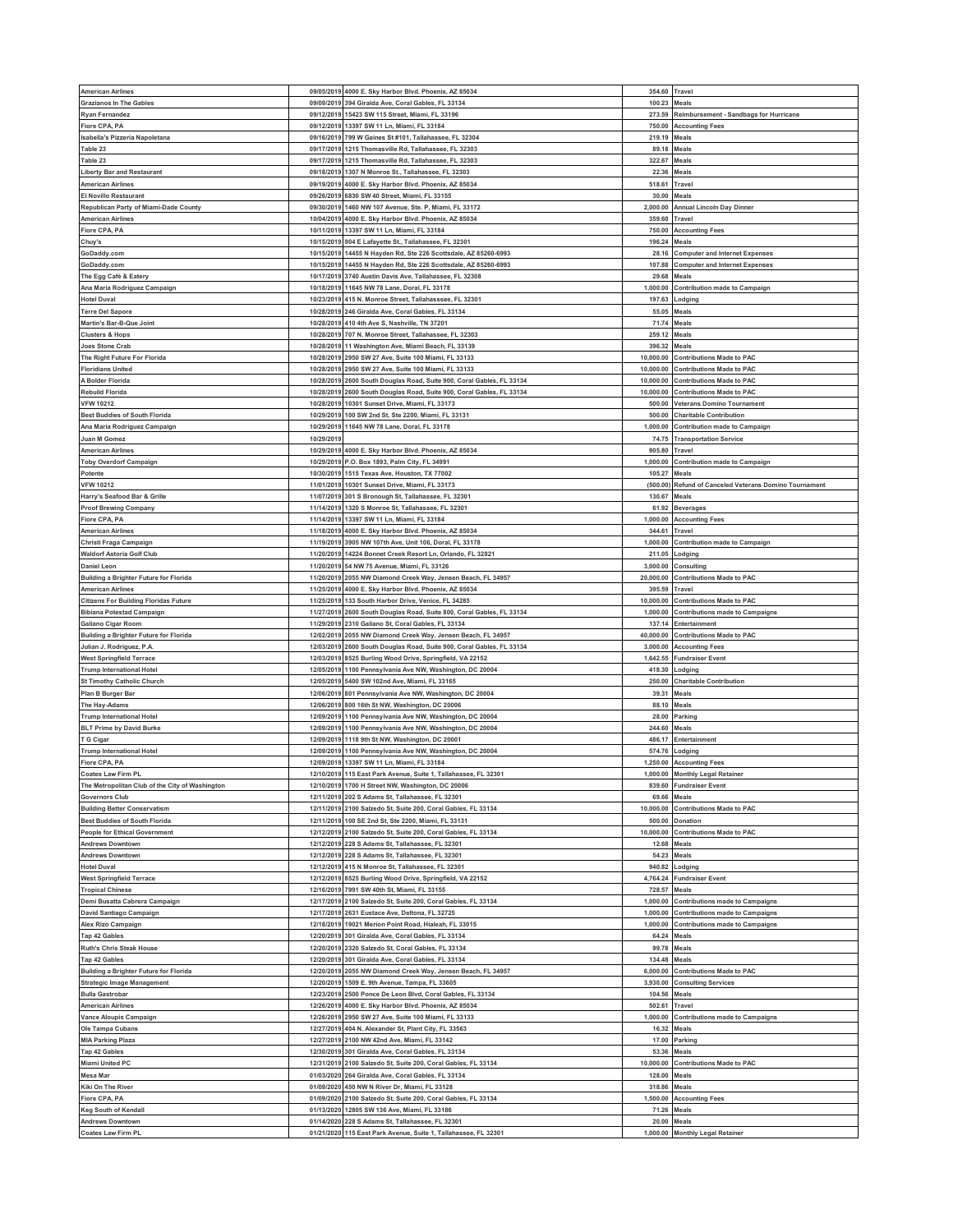| <b>Joshs Premium Meats</b>                             |            | 01/27/2020 8741 SW 82nd Street, Miami, FL 33173                                                 |                               | 2,000.00 Fundraiser Catering 1/11/20             |
|--------------------------------------------------------|------------|-------------------------------------------------------------------------------------------------|-------------------------------|--------------------------------------------------|
| Fiore CPA, PA                                          | 02/05/2020 | 2100 Salzedo St, Suite 200, Coral Gables, FL 33134                                              | 750.00                        | <b>Accounting Fees</b>                           |
| <b>Coates Law Firm PL</b>                              | 02/08/2020 | 115 East Park Avenue, Suite 1, Tallahassee, FL 32301                                            | 1,000.00                      | <b>Monthly Legal Retainer</b>                    |
| Fiore CPA, PA                                          | 03/03/2020 | 2100 Salzedo St, Suite 200, Coral Gables, FL 33134                                              | 500.00                        | <b>Accounting Fees</b>                           |
| <b>Coates Law Firm PL</b>                              | 03/17/2020 | 115 East Park Avenue, Suite 1, Tallahassee, FL 32301                                            | 1,000.00                      | <b>Monthly Legal Retainer</b>                    |
|                                                        |            |                                                                                                 |                               |                                                  |
| Publix                                                 | 03/17/2020 | 1500 SW 57 Ave, West Miami, FL 33144                                                            | 7.47                          | <b>Beverages</b>                                 |
| <b>Little Ceasars</b>                                  | 03/30/2020 | 3715 W Flagler St, Miami, FL 33134                                                              | 80.83                         | Meals                                            |
| <b>Luis Perez</b>                                      |            | 04/02/2020 6073 NW 167 Street, Suite C-9, Hialeah, FL 33015                                     | 280.00                        | <b>Purchase Facemasks</b>                        |
| Fiore CPA, PA                                          | 04/06/2020 | 2100 Salzedo St. Suite 200, Coral Gables, FL 33134                                              | 500.00                        | <b>Accounting Fees</b>                           |
|                                                        |            |                                                                                                 |                               |                                                  |
| <b>Coates Law Firm PL</b>                              | 04/08/2020 | 115 East Park Avenue, Suite 1, Tallahassee, FL 32301                                            | 1.000.00                      | <b>Monthly Legal Retainer</b>                    |
| GoDaddy.com                                            | 04/20/2020 | 14455 N Hayden Rd, Ste 226 Scottsdale, AZ 85260-6993                                            | 107.88                        | <b>Computer and Internet Expenses</b>            |
| GoDaddy.com                                            | 04/23/2020 | 14455 N Hayden Rd, Ste 226 Scottsdale, AZ 85260-6993                                            | 56.32                         | <b>Computer and Internet Expenses</b>            |
| Linda Chaney Campaign                                  | 04/27/2020 | 2055 NW Diamond Creek Way, Jensen Beach, FL 34957                                               | 1,000.00                      | Contributions made to Campaigns - HD 69          |
| Dana Trabulsy Campaign                                 |            | 04/27/2020 5428 Stately Oaks Street, Fort Pierce, FL 34981                                      | 1,000.00                      | Contributions made to Campaigns - HD 84          |
|                                                        |            |                                                                                                 |                               |                                                  |
| <b>JHSM Holdings</b>                                   | 04/27/2020 | 779 Downing Street, Teaneck, NJ 07666                                                           | 5,000.00                      | <b>Text Messaging Re: COVID 19</b>               |
| <b>Mercedes Benz Stadium</b>                           |            | 04/29/2020 1 AMB Drive NW, Atlanta, GA 30313                                                    | 11,400.00                     | <b>Suite Rental for Fundraiser</b>               |
| <b>Bob Cortes Campaign</b>                             | 05/04/2020 | 1201 Bunnell Road, Altamonte Springs, FL 32714                                                  | 1,000.00                      | Contributions made to Campaigns - HD 30          |
| <b>Arbetters Hot Dogs</b>                              | 05/06/2020 | 8747 SW 40 St, Miami, FL 33165                                                                  | 359.13                        | Meals                                            |
|                                                        |            |                                                                                                 |                               |                                                  |
| Fiore CPA, PA                                          | 05/06/2020 | 2100 Salzedo St, Suite 200, Coral Gables, FL 33134                                              | 750.00                        | <b>Accounting Fees</b>                           |
| <b>Coates Law Firm PL</b>                              |            | 05/06/2020 115 East Park Avenue, Suite 1, Tallahassee, FL 32301                                 |                               | 1,000.00 Monthly Legal Retainer                  |
| awrence McClure Campaign                               | 05/18/2020 | P.O. Box 4738, Plant City, FL 33563                                                             | 1,000.00                      | Contributions made to Campaigns - HD 58          |
| Republican Party of Florida                            | 05/19/2020 | 420 E. Jefferson Street, Tallahassee, FL 32301                                                  |                               | 150,000.00 Contribution to Political Party       |
|                                                        |            |                                                                                                 |                               |                                                  |
| La Carreta Restaurant                                  | 05/21/2020 | 8650 Bird Road, Miami, FL 33155                                                                 | 47.31                         | Meals                                            |
| Fiore CPA, PA                                          |            | 05/21/2020 2100 Salzedo St, Suite 200, Coral Gables, FL 33134                                   | 2,750.00                      | <b>Accounting Fees</b>                           |
| <b>Scott Plakon Campaign</b>                           | 05/26/2020 | 1015 Tufton Cove, Lake Mary, FL 32746                                                           | 1,000.00                      | Contributions made to Campaigns - HD 29          |
| <b>ACE Foundation Inc</b>                              | 05/26/2020 | 6340 Sunset Drive, Miami, FL 33143                                                              | 1,000.00                      | <b>Contribution to Non-Profit</b>                |
|                                                        | 05/27/2020 | 133 Harbor Drive South, Venice, FL 34285                                                        | 1,000.00                      |                                                  |
| Mel Ponder Campaign                                    |            |                                                                                                 |                               | Contributions made to Campaigns - HD 4           |
| <b>Harland Clarke</b>                                  | 05/28/2020 | 15955 La Cantera Pkwy, San Antonio, TX 78256                                                    | 41.74                         | Checks                                           |
| Marin & Sons                                           | 05/28/2020 | 16155 SW 117 Ave, Suite B-21, Miami, FL 33177                                                   | 10,000.00                     | Consulting                                       |
| Marin & Sons                                           | 05/29/2020 | 16155 SW 117 Ave, Suite B-21, Miami, FL 33177                                                   | 11,000.00                     | Polling                                          |
| <b>American Airlines</b>                               | 05/29/2020 | 4000 E. Sky Harbor Blvd. Phoenix, AZ 85034                                                      | 196.20                        | Travel                                           |
|                                                        |            |                                                                                                 |                               |                                                  |
| <b>American Airlines</b>                               | 05/29/2020 | 4000 E. Sky Harbor Blvd. Phoenix, AZ 85034                                                      | 328.20                        | Travel                                           |
| <b>Citizens Alliance For Floridas Economy</b>          | 06/03/2020 | 1509 E. 9th Avenue, Tampa, FL 33605                                                             | 10,000.00                     | <b>Contributions to PAC</b>                      |
| <b>Coates Law Firm PL</b>                              | 06/03/2020 | 115 East Park Avenue, Suite 1, Tallahassee, FL 32301                                            | 1,000.00                      | <b>Monthly Legal Retainer</b>                    |
| <b>Arbetters Hot Dogs</b>                              | 06/03/2020 | 8747 SW 40 St, Miami, FL 33165                                                                  | 74.83                         | Meals                                            |
|                                                        |            |                                                                                                 |                               |                                                  |
| American Legislative Exchange Council                  | 06/04/2020 | 2900 Crystal Dr, #600, Arlington, VA 22202                                                      | 325.00                        | Conference                                       |
| Jackie Toledo Campaign                                 |            | 06/04/2020 P.O. Box 320854, Tampa, FL 33679                                                     | 1.000.00                      | Contributions made to Campaigns - HD 60          |
| Fiore CPA, PA                                          | 06/04/2020 | 2100 Salzedo St, Suite 200, Coral Gables, FL 33134                                              | 1,000.00                      | <b>Accounting Fees</b>                           |
| <b>Arbetters Hot Dogs</b>                              | 06/10/2020 | 8747 SW 40 St, Miami, FL 33165                                                                  | 99.77                         | Meals                                            |
|                                                        |            |                                                                                                 |                               |                                                  |
| <b>Bachour</b>                                         | 06/12/2020 | 2020 Salzedo St, Coral Gables, FL 33134                                                         | 67.78                         | Meals                                            |
| Daniel Perez Campaign                                  |            | 06/16/2020 8720 SW 84th Street, Miami, FL 33173                                                 | 1,000.00                      | Contributions made to Campaigns - HD 116         |
| <b>People for Ethical Government</b>                   | 06/16/2020 | 2100 Salzedo St, Suite 200, Coral Gables, FL 33134                                              | 5,000.00                      | <b>Contributions made to PAC</b>                 |
| <b>Building Better Conservatism</b>                    | 06/16/2020 | 2100 Salzedo St, Suite 200, Coral Gables, FL 33134                                              | 5,000.00                      | <b>Contributions made to PAC</b>                 |
|                                                        |            |                                                                                                 |                               |                                                  |
| Republican Party of Miami-Dade County                  | 06/18/2020 | 10945 SW 82nd Avenue, Miami, FL 33156                                                           | 4,000.00                      | <b>Contribution to Political Party</b>           |
| <b>KAE Sushi</b>                                       | 06/19/2020 | 143 Giralda Ave, Coral Gables, FL 33134                                                         | 50.80                         | Meals                                            |
| Caffe Abbracci                                         | 06/22/2020 | 318 Aragon Ave, Coral Gables, FL 33134                                                          | 116.66                        | Meals                                            |
|                                                        |            |                                                                                                 |                               |                                                  |
|                                                        |            |                                                                                                 |                               |                                                  |
| <b>American Airlines</b>                               | 06/22/2020 | 4000 E. Sky Harbor Blvd. Phoenix, AZ 85034                                                      | 152.20                        | Travel                                           |
| Fiore CPA, PA                                          | 06/23/2020 | 2100 Salzedo St, Suite 200, Coral Gables, FL 33134                                              | 300.00                        | <b>Accounting Fees</b>                           |
| Marin & Sons                                           | 06/25/2020 | 16155 SW 117 Ave, Suite B-21, Miami, FL 33177                                                   | 3,750.00                      | Research                                         |
| <b>Bulla Gastrobar</b>                                 | 06/25/2020 | 2500 Ponce De Leon Blvd, Coral Gables, FL 33134                                                 | 135.68                        | Meals                                            |
| <b>Hillstone</b>                                       | 06/26/2020 |                                                                                                 |                               |                                                  |
|                                                        |            | 201 Miracle Mile, Coral Gables, FL 33134                                                        | 122.60                        | Meals                                            |
| <b>David Smith Campaign</b>                            | 06/30/202  | 1103 Hays Street, Tallahassee, FL 32301                                                         | 1,000.00                      | Contributions made to Campaigns - HD 28          |
| Elizabeth Fetterhoff Campaign                          | 06/30/2020 | P.O. Box 2536, Deland, FL 32724                                                                 | 1,000.00                      | Contributions made to Campaigns - HD 26          |
| Alex Andrade Campaign                                  | 06/30/2020 | 1500 E. Cross Street, Pennsacola, FL 32503                                                      | 1,000.00                      | Contributions made to Campaigns - HD 2           |
|                                                        | 06/30/2020 |                                                                                                 | 7,000.00                      | <b>Contributions made to PAC</b>                 |
| <b>Protect Conservative Values</b>                     |            | P.O. Box 20252, St Petersburg, FL 33742                                                         |                               |                                                  |
| Fiore CPA, PA                                          | 06/23/2020 | 2100 Salzedo St, Suite 200, Coral Gables, FL 33134                                              | 300.00                        | <b>Accounting Fees</b>                           |
| Mortons - The Steakhouse                               | 07/01/2020 | 2333 Ponce De Leon Blvd, Coral Gables, FL 33134                                                 | 570.75                        | Meals                                            |
| <b>Bachour</b>                                         | 07/03/2020 | 2020 Salzedo St, Coral Gables, FL 33134                                                         | 45.59                         | Meals                                            |
| <b>American Airlines</b>                               | 07/06/2020 | 4000 E. Sky Harbor Blvd. Phoenix, AZ 85034                                                      | 20.00                         | Travel                                           |
|                                                        |            |                                                                                                 |                               |                                                  |
| Fiore CPA, PA                                          |            | 07/06/2020 2100 Salzedo St, Suite 200, Coral Gables, FL 33134                                   | 250.00                        | <b>Accounting Fees</b>                           |
| Republican Party of Florida                            |            | 07/06/2020 420 E. Jefferson Street, Tallahassee, FL 32301                                       |                               | 100,000.00 Contribution to Political Party       |
| <b>Coates Law Firm PL</b>                              | 07/06/2020 | 115 East Park Avenue, Suite 1, Tallahassee, FL 32301                                            |                               | 1,000.00 Monthly Legal Retainer                  |
| <b>Building a Brighter Future for Florida</b>          | 07/09/2020 | 2055 NW Diamond Creek Way, Jensen Beach, FL 34957                                               | 5,000.00                      | <b>Contributions Made to PAC</b>                 |
| Clay Yarborough Campaign                               | 07/09/2020 | P.O. Box 351035, Jacksonville, FL 32235                                                         | 1,000.00                      | Contributions made to Campaigns - HD 12          |
| Randy Fine Campaign                                    | 07/09/2020 | 103 Oak Street, Melbourne Beach, FL 32951                                                       | 1,000.00                      | Contributions made to Campaigns - HD 53          |
|                                                        |            |                                                                                                 |                               |                                                  |
| <b>Tyler Sirois Campaign</b>                           |            | 07/09/2020 125 E. Merritt Island Cswy, #107-306, Merritt Island, FL 32952                       |                               | 1,000.00 Contributions made to Campaigns - HD 51 |
| <b>Citizens For Polk Education</b>                     | 07/13/2020 | P.O. Box 2354, Lakeland, FL 33806                                                               | 2,500.00                      | <b>Contributions made to PAC</b>                 |
| Fiore CPA, PA                                          |            | 07/13/2020 2100 Salzedo St, Suite 200, Coral Gables, FL 33134                                   |                               | 2,500.00 Accounting Fees                         |
| M.V. Almer Productions Inc                             | 07/14/2020 | 13333 SW 59th Ct, Miami, FL 33156                                                               | 850.00                        | <b>Food Distribution &amp; Giveaways</b>         |
| American Legislative Exchange Council                  | 07/14/2020 |                                                                                                 |                               |                                                  |
|                                                        |            | 2900 Crystal Dr, #600, Arlington, VA 22202                                                      |                               | (325.00) Refund - Conference                     |
| Marin & Sons                                           | 07/16/2020 | 16155 SW 117 Ave, Suite B-21, Miami, FL 33177                                                   | 3,500.00                      | Polling                                          |
| <b>Building Better Conservatism</b>                    | 07/17/2020 | 2100 Salzedo St, Suite 200, Coral Gables, FL 33134                                              | 10,000.00                     | <b>Contributions made to PAC</b>                 |
| <b>People for Ethical Government</b>                   | 07/17/2020 | 2100 Salzedo St, Suite 200, Coral Gables, FL 33134                                              | 10,000.00                     | <b>Contributions made to PAC</b>                 |
| Marin & Sons                                           |            | 07/17/2020 16155 SW 117 Ave, Suite B-21, Miami, FL 33177                                        |                               | 10,000.00 Consulting                             |
|                                                        |            |                                                                                                 |                               |                                                  |
| Fresco y Mas                                           | 07/17/2020 | 3701 NW 7th St, Miami, FL 33126                                                                 | 10.98                         | <b>Beverages</b>                                 |
| Flanigans                                              |            | 07/17/2020 2721 Bird Ave, Miami, FL 33133                                                       |                               | 90.59 Meals                                      |
| <b>Friends of Spencer Roach</b>                        | 07/20/2020 | 1103 Hays Street, Tallahassee, FL 32301                                                         | 10,000.00                     | <b>Contributions Made to PAC</b>                 |
| Three Chefs and a Chicken                              | 07/20/2020 | 8195 SW 40 Street, Miami, FL 33155                                                              | 30.69                         | Meals                                            |
|                                                        | 07/20/2020 |                                                                                                 |                               |                                                  |
| <b>Pincho Factory</b>                                  |            | 30 Giralda Ave, Coral Gables, FL 33134                                                          | 38.82                         | Meals                                            |
| Fiore CPA, PA                                          | 07/21/2020 | 2100 Salzedo St, Suite 200, Coral Gables, FL 33134                                              | 1,500.00                      | Reimbursement - Ad                               |
| Marin & Sons                                           | 07/21/2020 | 16155 SW 117 Ave, Suite B-21, Miami, FL 33177                                                   | 3,500.00                      | Polling                                          |
| Target                                                 | 07/21/2020 | 1906 Ponce De Leon Blvd, Coral Gables, FL 33134                                                 | 9.56                          | Supplies                                         |
|                                                        |            |                                                                                                 |                               |                                                  |
| <b>KAE Sushi</b>                                       | 07/21/2020 | 143 Giralda Ave, Coral Gables, FL 33134                                                         | 74.93                         | Meals                                            |
| Flanigans                                              | 07/21/2020 | 2721 Bird Ave, Miami, FL 33133                                                                  | 111.83                        | Meals                                            |
| Leadership for Floridas Future                         | 07/23/2020 | 1509 E 9th Avenue, Tampa, FL 33605                                                              | 55,000.00                     | <b>Contributions Made to PAC</b>                 |
| Fiore CPA, PA                                          | 07/23/2020 | 2100 Salzedo St, Suite 200, Coral Gables, FL 33134                                              | 1,250.00                      | <b>Accounting Fees</b>                           |
|                                                        | 07/24/2020 | 5946 S Dixie Hwy, South Miami, FL 33143                                                         | 53.59                         | Meals                                            |
| <b>Einstein Bros Bagels</b>                            |            |                                                                                                 |                               |                                                  |
| Florida Citizens for Change Inc                        | 07/24/2020 | 115 East Park Avenue, Suite 1, Tallahassee, FL 32301                                            | 7,500.00                      | <b>Contributions Made to PAC</b>                 |
| <b>City National Bank</b>                              | 07/24/2020 | 2855 S Le Jeune Rd # 100 Coral Gables, FL 33134                                                 | 35.00                         | <b>Bank Fees</b>                                 |
| Marin & Sons<br><b>McLaughlin &amp; Associates Inc</b> | 07/27/2020 | 16155 SW 117 Ave, Suite B-21, Miami, FL 33177<br>07/27/2020 566 S Route 303, Blauvelt, NY 10913 | 3,500.00<br>12,500.00 Polling | Polling                                          |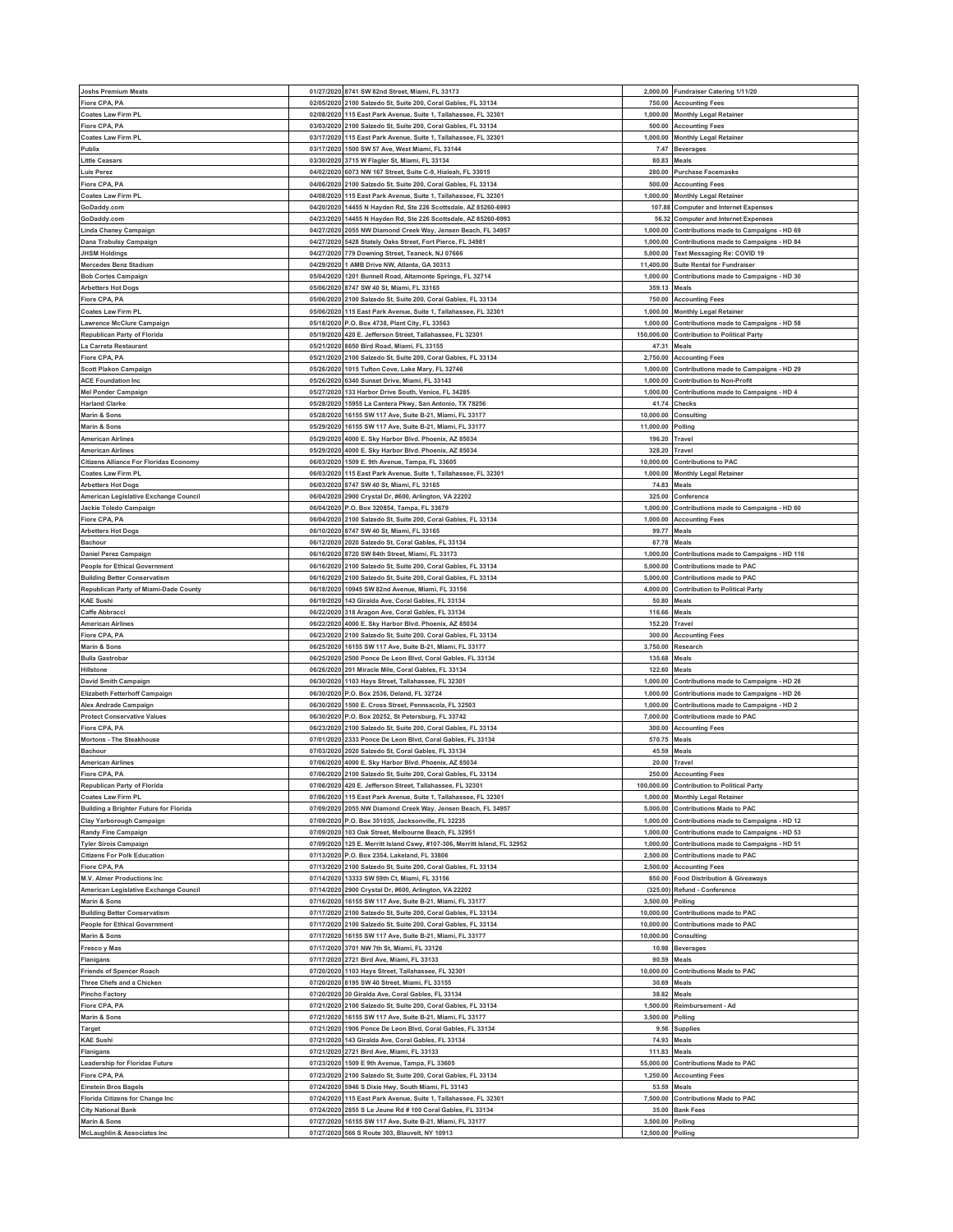| <b>Pinecrest Bakery</b><br><b>MARIN &amp; SONS INC</b><br>Flanigans |            |                                                                 |               |                                                  |
|---------------------------------------------------------------------|------------|-----------------------------------------------------------------|---------------|--------------------------------------------------|
|                                                                     |            | 07/27/2020 6718 SW 40 St, Miami, FL 33155                       | 30.35 Meals   |                                                  |
|                                                                     |            | 07/27/2020 16155 SW 117 AVE, SUITE B-21, MIAMI, FL 33177        | 7,500.00      | Consulting                                       |
|                                                                     |            | 07/29/2020 2721 Bird Ave, Miami, FL 33133                       |               | 73.47 Meals                                      |
| Fiore CPA, PA                                                       |            | 07/29/2020 2100 Salzedo St, Suite 200, Coral Gables, FL 33134   | 1,350.00      | <b>Accounting Fees</b>                           |
| <b>Mercedes Benz Stadium</b>                                        |            | 07/30/2020 1 AMB Drive NW, Atlanta, GA 30313                    |               | (11,400.00) Refund - Suite Rental for Fundraiser |
| <b>American Airlines</b>                                            | 07/30/2020 | 4000 E. Sky Harbor Blvd. Phoenix, AZ 85034                      | 326.20        | Travel                                           |
|                                                                     |            |                                                                 |               |                                                  |
| <b>MARIN &amp; SONS INC</b>                                         |            | 07/31/2020 16155 SW 117 AVE, SUITE B-21, MIAMI, FL 33177        | 1,500.00      | <b>Field Outreach</b>                            |
| Westchester Miami-Dade Business Council Inc                         | 08/03/2020 | 9520 SW 40 St, Miami, FL 33165                                  | 2,500.00      | Donation                                         |
| <b>Coates Law Firm PL</b>                                           |            | 08/04/2020 115 East Park Avenue, Suite 1, Tallahassee, FL 32301 | 1,000.00      | <b>Monthly Legal Retainer</b>                    |
| Florida Citizens for Change Inc                                     | 08/05/2020 | 115 East Park Avenue, Suite 1, Tallahassee, FL 32301            | 10,000.00     | Contributions Made to PAC                        |
| <b>Einstein Bros Bagels</b>                                         |            | 08/05/2020 5946 S Dixie Hwy, South Miami, FL 33143              | 36.38         | Meals                                            |
| Fiore CPA, PA                                                       | 08/05/2020 | 2100 Salzedo St, Suite 200, Coral Gables, FL 33134              | 750.00        | <b>Accounting Fees</b>                           |
| Sedanos                                                             | 08/07/2020 | 4801 SW 8 St, Miami, FL 33134                                   | 17.42         |                                                  |
|                                                                     |            |                                                                 |               | <b>Beverages</b>                                 |
| <b>Smoothie Spot Doral</b>                                          | 08/07/2020 | 8351 NW 12 St, Doral, FL 33126                                  | 131.02        | Meals                                            |
| <b>Outrageous Subs</b>                                              |            | 08/08/2020 8752 SW 40 St, Miami, FL 33165                       | 16.50         | Meals                                            |
| <b>McLaughlin &amp; Associates Inc</b>                              |            | 08/10/2020 566 S Route 303, Blauvelt, NY 10913                  | 6,300.00      | Polling                                          |
| <b>MARIN &amp; SONS INC</b>                                         | 08/10/2020 | 16155 SW 117 AVE, SUITE B-21, MIAMI, FL 33177                   | 12,000.00     | Consulting                                       |
| <b>Miami United PC</b>                                              |            | 08/11/2020 2100 Salzedo St, Suite 200, Coral Gables, FL 33134   | 100.000.00    | Contribution made to Pac                         |
| <b>People for Ethical Government</b>                                | 08/11/2020 | 2100 Salzedo St, Suite 200, Coral Gables, FL 33134              | 100,000.00    | Contribution made to Pac                         |
|                                                                     |            |                                                                 |               |                                                  |
| <b>Building Better Conservatism</b>                                 |            | 08/11/2020 2100 Salzedo St, Suite 200, Coral Gables, FL 33134   |               | 100,000.00 Contribution made to Pac              |
| <b>CAO Bakery</b>                                                   |            | 08/11/2020 7830 SW 24 St, Miami, FL 33155                       | 18.73         | Meals                                            |
| <b>City National Bank</b>                                           |            | 08/11/2020 2855 S Le Jeune Rd # 100 Coral Gables, FL 33134      |               | 15.00 Bank Fees                                  |
| <b>Sergios Restaurant</b>                                           | 08/12/2020 | 9330 SW 40 St, Miami, FL 33165                                  | 9.45          | Meals                                            |
| <b>Fiore CPA PA</b>                                                 |            | 08/14/2020 2100 Salzedo St, Suite 200, Coral Gables, FL 33134   | 2,100.00      | <b>Accounting Fees</b>                           |
| Alejandra Azel                                                      | 08/17/2020 | 8725 SW 84 Street, Miami, FL 33173                              | 2,500.00      | <b>Outside Services</b>                          |
|                                                                     |            |                                                                 |               |                                                  |
| <b>Nicholas Alvarez</b>                                             |            | 08/17/2020 8862 SW 4 Lane, Miami, FL 33174                      |               | 1,500.00 Outside Services                        |
| <b>Daniel Leon</b>                                                  | 08/17/2020 | 54 NW 75 Avenue, Miami, FL 33126                                | 2,500.00      | <b>Outside Services</b>                          |
| Fiore CPA, PA                                                       |            | 08/17/2020 2100 Salzedo St, Suite 200, Coral Gables, FL 33134   |               | 6,750.00 Accounting Fees                         |
| Republican Party of Florida                                         | 08/17/2020 | 420 E. Jefferson Street, Tallahassee, FL 32301                  | 150,000.00    | <b>Contribution to Political Party</b>           |
| <b>Citizens Alliance For Floridas Economy</b>                       |            | 08/17/2020 2055 NW Diamond Creek Way, Jensen Beach, FL 34957    |               | 36,000.00 Contribution made to Pac               |
| <b>Pincho Factory</b>                                               | 08/18/2020 | 30 Giralda Ave, Coral Gables, FL 33134                          | 56.19         | Meals                                            |
| Marin & Sons Inc                                                    |            | 08/20/2020 16155 SW 117 Ave, Suite B-21, Miami, FL 33177        | 10,000.00     | Consulting                                       |
|                                                                     |            |                                                                 |               |                                                  |
| <b>American Airlines</b>                                            | 08/20/2020 | 4000 E. Sky Harbor Blvd. Phoenix, AZ 85034                      | 298.20        | Travel                                           |
| <b>American Airlines</b>                                            |            | 08/21/2020 4000 E. Sky Harbor Blvd. Phoenix, AZ 85034           | 98.00         | Travel                                           |
| <b>Bachour</b>                                                      | 08/22/2020 | 2020 Salzedo St, Coral Gables, FL 33134                         | 52.94         | Meals                                            |
| VFW Post 10212 Auxiliary                                            |            | 08/25/2020 11350 SW 53 Ter, Miami, FL 33165                     | 500.00        | Contribution                                     |
| Ana Maria Rodriguez Campaign                                        | 08/25/2020 | 11645 NW 78 Lane, Doral, FL 33178                               | 1,000.00      | Contribution made to Campaign - SEN39            |
|                                                                     | 08/25/2020 | 4303 W Roland St, Tampa, FL 33609                               | 1.000.00      |                                                  |
| Jackie Toledo Campaign                                              |            |                                                                 |               | Contributions made to Campaigns - HD 60          |
| Daniel Perez Campaign                                               | 08/26/2020 | 8720 SW 84th Street, Miami, FL 33173                            | 1.000.00      | Contributions made to Campaigns - HD 116         |
| Versailles                                                          | 08/26/2020 | 3501 SW 8 St, Miami, FL 33135                                   | 22.16         | Meals                                            |
| Enterprise                                                          |            | 08/26/2020 5405 Airport Service Rd, Tampa, FL 33607             | 274.00        | <b>Car Rental</b>                                |
| Doc B's Restaurant                                                  |            | 08/26/2020 301 Miracle Mile, Coral Gables, FL 33134             | 73.83         | Meals                                            |
|                                                                     | 08/28/2020 | 2100 Salzedo St, Suite 200, Coral Gables, FL 33134              | 500.00        | <b>Accounting Fees</b>                           |
|                                                                     |            |                                                                 |               |                                                  |
| <b>Fiore CPA PA</b>                                                 |            |                                                                 |               |                                                  |
| <b>Fiore CPA PA</b>                                                 |            | 09/01/2020 2100 Salzedo St, Suite 200, Coral Gables, FL 33134   | 500.00        | <b>Accounting Fees</b>                           |
| La Carreta Restaurant                                               |            | 09/02/2020 8650 Bird Road, Miami, FL 33155                      | 32.75         | Meals                                            |
| Demi Busatta Cabrera Campaign                                       |            | 09/04/2020 1172 South Dixie Hwy, Coral Gables, FL 33146         | 1,000.00      | Contribution to Campaigns - HD 114               |
| Coates Law Firm PL                                                  |            | 09/04/2020 115 East Park Avenue, Suite 1, Tallahassee, FL 32301 |               | 1,000.00 Monthly Legal Retainer                  |
| <b>Fiore CPA PA</b>                                                 | 09/07/2020 | 2100 Salzedo St, Suite 200, Coral Gables, FL 33134              | 500.00        | <b>Accounting Fees</b>                           |
|                                                                     |            |                                                                 |               |                                                  |
| <b>American Airlines</b>                                            |            | 09/09/2020 4000 E. Sky Harbor Blvd. Phoenix, AZ 85034           | 286.20        | Travel                                           |
| Marin & Sons Inc                                                    | 09/10/2020 | 16155 SW 117 Ave, Suite B-21, Miami, FL 33177                   | 2,500.00      | Research                                         |
| <b>American Airlines</b>                                            |            | 09/11/2020 4000 E. Sky Harbor Blvd. Phoenix, AZ 85034           |               | 27.00 Travel                                     |
| Lauren Melo Campaign                                                | 09/11/2020 | 2430 Vanderbilt Beach Road #435, Naples, FL 34109               | 1,000.00      | Contribution to Campaigns - HD 80                |
| <b>Fiona McFarland Campaign</b>                                     |            | 09/11/2020 133 Harbor Drive South, Venice, FL 34285             |               | 1,000.00 Contribution to Campaigns - HD 72       |
| Republican Party of Miami-Dade County                               |            | 09/11/2020 10945 SW 82nd Avenue, Miami, FL 33156                | 20,000.00     | <b>Contribution to Political Party</b>           |
| <b>Sergios Restaurant</b>                                           |            | 09/14/2020 9330 SW 40 St, Miami, FL 33165                       | 553.84 Meals  |                                                  |
|                                                                     |            |                                                                 |               |                                                  |
| Anthony Rodriguez Campaign                                          | 09/16/2020 | 2600 South Douglas Road, Ste 900, Coral Gables, FL 33134        | 1,000.00      | Contribution to Campaigns - HD 118               |
| <b>Fiore CPA PA</b>                                                 |            | 09/17/2020 2100 Salzedo St, Suite 200, Coral Gables, FL 33134   | 500.00        | <b>Accounting Fees</b>                           |
| <b>Spotlight Media Booking</b>                                      |            | 09/21/2020 19341 NE 22 Ave, Miami, FL 33180                     | 4,500.00      | Media                                            |
| <b>Fred Hawkins Campaign</b>                                        |            | 09/21/2020 6427 Shoreline Drive, Saint Cloud, FL 34771          |               | 1,000.00 Contribution to Campaigns - HD 42       |
| Webster Barnaby Campaign                                            |            | 09/21/2020 P.O. Box 6643, Deltona, FL 32728                     | 1,000.00      | Contribution to Campaigns - HD 27                |
| <b>Loews Hotels</b>                                                 |            | 09/21/2020 1601 Collins Ave, Miami Beach, FL 33139              | 111.38 Meals  |                                                  |
| <b>Fiore CPA PA</b>                                                 | 09/21/2020 |                                                                 | 500.00        |                                                  |
|                                                                     |            | 2100 Salzedo St, Suite 200, Coral Gables, FL 33134              |               | <b>Accounting Fees</b>                           |
| Southernmost Strategies, LLC                                        |            | 09/22/2020 829 Lorca Street, Coral Gables, FL 33134             |               | 5,000.00 Consulting                              |
| 1 Hotel South Beach                                                 | 09/22/2020 | 2341 Collins Ave, Miami Beach, FL 33139                         | 25.00         | Parking                                          |
| <b>Economy Park and Ride</b>                                        | 09/22/2020 | 1350 NW 45th Ave, Miami, FL 33126                               | 34.00         | Parking                                          |
| <b>STK Steakhouse</b>                                               | 09/22/2020 | 2305 Collins Ave, Miami Beach, FL 33139                         | 112.29        | Meals                                            |
| <b>Enterprise Rent a Car</b>                                        | 09/22/2020 | 5405 Airport Service Rd, Tampa, FL 33607                        | 189.67        | <b>Auto Rental</b>                               |
| <b>Harland Clarke</b>                                               | 09/23/2020 | 15955 La Cantera Pkwy, San Antonio, TX 78256                    | 41.71         | <b>Bank Fees</b>                                 |
| Keith Truenow Campaign                                              |            | 09/24/2020 P.O. Box 1029, Tavares, FL 32778                     | 1,000.00      | Contribution to Campaigns - HD 31                |
| <b>Winning Strategies Inc</b>                                       |            | 09/24/2020 8567 Coral Way, #494, Miami, FL 33155                | 2,500.00      | Messaging                                        |
| 360 MediaWatch                                                      | 09/24/2020 |                                                                 |               |                                                  |
|                                                                     |            | 14-25 33rd Road, Astoria, NY 11106                              | 110.00        | Media                                            |
| <b>First Watch</b>                                                  |            | 09/28/2020 5799 NW 7th St, Miami, FL 33125                      | 42.97         | <b>Meals</b>                                     |
| <b>Dominos Pizza</b>                                                | 09/28/2020 | 1400 Ponce De Leon Blvd, Coral Gables, FL 33134                 | 111.56        | Meals                                            |
| Caffe Abbracci                                                      |            | 09/28/2020 318 Aragon Ave, Coral Gables, FL 33134               | 148.47        | Meals                                            |
| <b>Biltmore Hotel</b>                                               | 09/30/2020 | 1200 Anastasia Ave, Coral Gables, FL 33134                      | 13.63         | Meals                                            |
| <b>Fiore CPA PA</b>                                                 |            | 09/30/2020 2100 Salzedo St, Suite 200, Coral Gables, FL 33134   |               | 500.00 Accounting Fees                           |
| Wyman Duggan Campaign                                               | 10/01/2020 | 4724 Long Bow Road, Jacksonville, FL 32210                      | 1,000.00      | Contributions made to Campaigns - HD 15          |
|                                                                     |            |                                                                 |               |                                                  |
| <b>Citizens For Building Floridas Future</b>                        |            | 10/01/2020 4724 Long Bow Road, Jacksonville, FL 32210           |               | 10,000.00 Contribution to PAC                    |
| <b>American Airlines</b>                                            | 10/02/2020 | 4000 E. Sky Harbor Blvd. Phoenix, AZ 85034                      | 110.10        | Travel                                           |
| <b>American Airlines</b>                                            |            | 10/02/2020 4000 E. Sky Harbor Blvd. Phoenix, AZ 85034           | 373.10 Travel |                                                  |
| Ellie's 50's Diner & Flamingo Ballroom Catering                     | 10/05/2020 | 2410 N Federal Hwy, Delray Beach, FL 33483                      | 190.62        | Meals                                            |
| La Carreta Restaurant                                               |            | 10/06/2020 8650 Bird Road, Miami, FL 33155                      | 33.17         | Meals                                            |
| <b>American Airlines</b>                                            |            | 10/06/2020 4000 E. Sky Harbor Blvd. Phoenix, AZ 85034           | 98.20         | Travel                                           |
|                                                                     |            |                                                                 |               |                                                  |
| <b>Coates Law Firm PL</b>                                           |            | 10/06/2020 115 East Park Avenue, Suite 1, Tallahassee, FL 32301 | 1,000.00      | <b>Monthly Legal Retainer</b>                    |
| <b>Fiore CPA PA</b>                                                 | 10/06/2020 | 2100 Salzedo St, Suite 200, Coral Gables, FL 33134              | 825.00        | <b>Accounting Fees</b>                           |
| Bachour                                                             |            | 10/07/2020 2020 Salzedo St, Coral Gables, FL 33134              | 78.88         | Meals                                            |
| Bachour                                                             | 10/09/2020 | 2020 Salzedo St, Coral Gables, FL 33134                         | 65.64         | Meals                                            |
| <b>Spotlight Media Booking</b>                                      |            | 10/09/2020 19341 NE 22 Ave, Miami, FL 33180                     | 4,500.00      | Media                                            |
| <b>McLaughlin &amp; Associates Inc</b>                              | 10/12/2020 | 566 S Route 303, Blauvelt, NY 10913                             | 6,000.00      | Polling                                          |
| <b>Toby Overdorf Campaign</b>                                       |            | 10/12/2020 P.O. Box 1893, Palm City, FL 34991                   | 1,000.00      | Contributions made to Campaigns - HD 83          |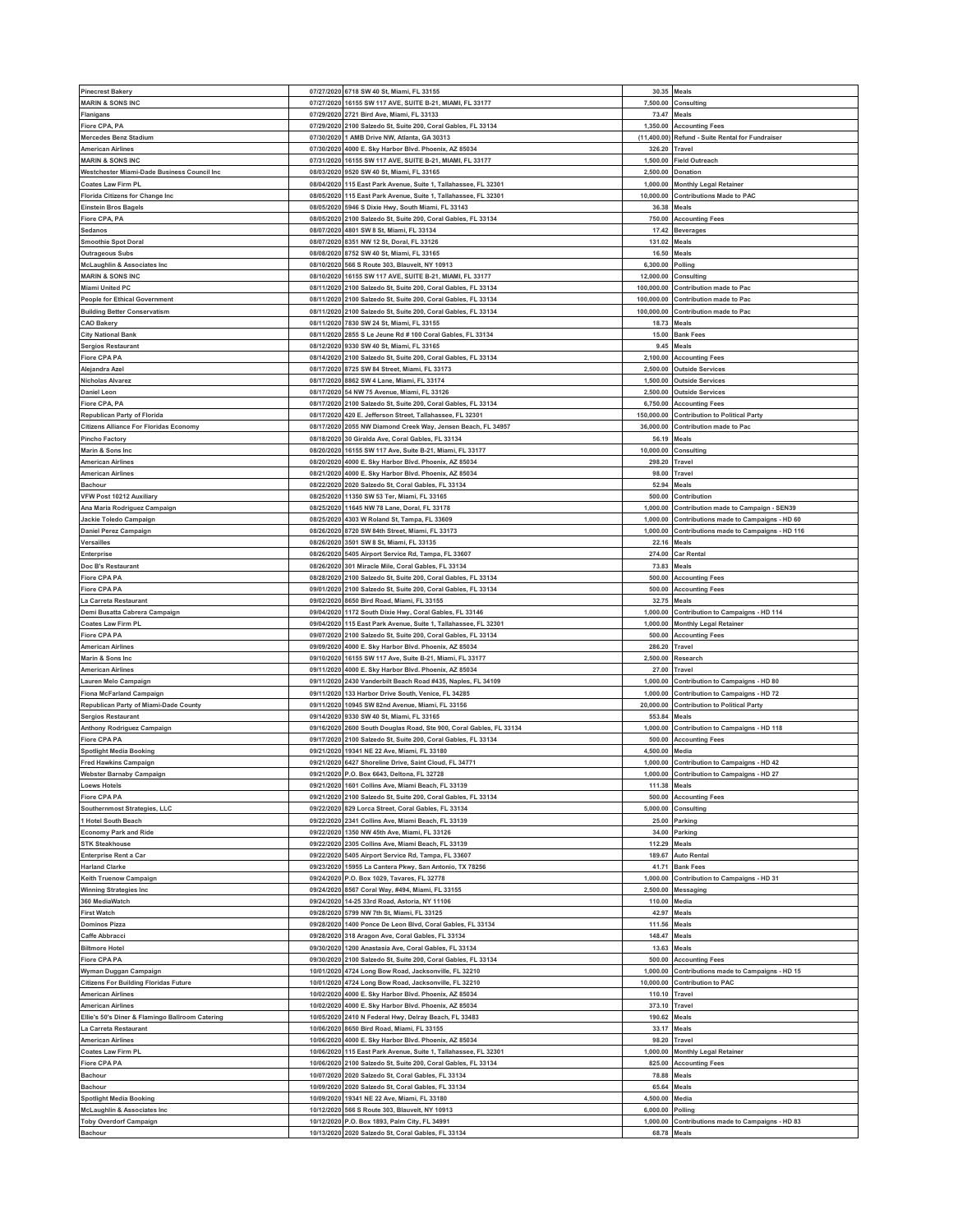| Hotels.com                                   |            | 10/13/2020 10440 North Central Expressway, Ste 400, Dallas, TX 75231                                      | 145.76           |                                              |
|----------------------------------------------|------------|-----------------------------------------------------------------------------------------------------------|------------------|----------------------------------------------|
|                                              |            |                                                                                                           |                  | Lodging                                      |
| 360 MediaWatch                               | 10/13/2020 | 14-25 33rd Road, Astoria, NY 11106                                                                        | 390.00           | Media                                        |
| GoDaddy.com                                  |            | 10/13/2020 14455 N Hayden Rd, Ste 226 Scottsdale, AZ 85260-6993                                           | 28.16            | <b>Computer and Internet Expenses</b>        |
| GoDaddy.com                                  |            | 10/13/2020 14455 N Hayden Rd, Ste 226 Scottsdale, AZ 85260-6993                                           | 107.88           | <b>Computer and Internet Expenses</b>        |
| <b>Bob Cortes Campaign</b>                   | 10/15/2020 | 1201 Bunnell Road, Altamonte Springs, FL 32714                                                            | 1,000.00         | Contributions made to Campaigns - HD 30      |
|                                              |            |                                                                                                           |                  |                                              |
| Republican Party of Florida                  | 10/15/2020 | 420 E. Jefferson Street, Tallahassee, FL 32301                                                            | 50,000.00        | <b>Contribution to Political Party</b>       |
| La Carreta Restaurant                        | 10/15/2020 | 8650 Bird Road, Miami, FL 33155                                                                           | 11.16            | Meals                                        |
| La Carreta Restaurant                        |            | 10/15/2020 8650 Bird Road, Miami, FL 33155                                                                | 37.45            | Meals                                        |
| <b>Fiore CPA PA</b>                          | 10/15/2020 | 2100 Salzedo St, Suite 200, Coral Gables, FL 33134                                                        | 1,250.00         | <b>Accounting Fees</b>                       |
|                                              | 10/19/2020 |                                                                                                           |                  |                                              |
| Hotels.com                                   |            | 10440 North Central Expressway, Ste 400, Dallas, TX 75231                                                 | 290.26           | Lodging                                      |
| Eddie V's Prime Seafood                      | 10/19/2020 | 4400 W Boy Scout Blvd, Tampa, FL 33607                                                                    | 782.40           | Meals                                        |
| <b>Fiore CPA PA</b>                          |            | 10/19/2020 2100 Salzedo St, Suite 200, Coral Gables, FL 33134                                             | 2,000.00         | <b>Accounting Fees</b>                       |
| La Carreta Restaurant                        | 10/20/2020 | 8650 Bird Road, Miami, FL 33155                                                                           | 45.79            | Meals                                        |
| Omni Jacksonville Hotel                      |            | 10/21/2020 245 Water St, Jacksonville, FL 32202                                                           | 66.85            | Meals                                        |
|                                              |            |                                                                                                           |                  |                                              |
| <b>Chathams Place</b>                        | 10/21/2020 | 7575 Dr Phillips Blvd, Orlando, FL 32819                                                                  | 133.12           | Meals                                        |
| Republican Party of Florida - House Majority |            | 10/22/2020 420 E Jefferson Street, Tallahassee, FL 32301                                                  | 450,000.00       | <b>Contribution to Political Party</b>       |
| <b>City National Bank</b>                    | 10/22/2020 | 2855 S Le Jeune Rd # 100 Coral Gables, FL 33134                                                           | 15.00            | Wire Fees                                    |
| <b>City National Bank</b>                    |            | 10/22/2020 2855 S Le Jeune Rd # 100 Coral Gables, FL 33134                                                | 35.00            | <b>Wire Fees</b>                             |
|                                              |            |                                                                                                           |                  |                                              |
| Marin & Sons Inc                             | 10/22/2020 | 16155 SW 117 AVE, SUITE B-21, MIAMI, FL 33177                                                             | 2,500.00         | <b>Phone Bank</b>                            |
| Jason Brodeur Campaign                       |            | 10/22/2020 P.O. Box 471, Sanford, FL 32772                                                                | 1,000.00         | Contributions made to Campaigns - SS 9       |
| <b>Economy Park and Ride</b>                 | 10/23/2020 | 1350 NW 45th Ave, Miami, FL 33126                                                                         | 51.00            | Parking                                      |
| Avis Rent-a-Car                              | 10/23/2020 | 2400 Yankee Clipper Dr, Jacksonville, FL 32218                                                            | 482.85           | Auto Rental                                  |
|                                              |            |                                                                                                           |                  |                                              |
| <b>American Airlines</b>                     | 10/23/2020 | 4000 E. Sky Harbor Blvd. Phoenix, AZ 8503                                                                 | 523.20           | 'ravel                                       |
| <b>Bachour</b>                               |            | 10/26/2020 2020 Salzedo St, Coral Gables, FL 33134                                                        | 108.95           | Meals                                        |
| Republican Party of Miami-Dade County        | 10/27/2020 | 10945 SW 82nd Avenue, Miami, FL 33156                                                                     | 10,000.00        | <b>Contribution to Political Party</b>       |
| A Better Miami-Dade                          | 10/29/2020 | 8462 SW 8 St, Miami, FL 33144                                                                             | 5,000.00         | <b>Contribution to a Political Committee</b> |
|                                              |            |                                                                                                           |                  |                                              |
| Hotels.com                                   | 10/30/2020 | 10440 North Central Expressway, Ste 400, Dallas, TX 75231                                                 | 184.50           | Lodging                                      |
| La Carreta Restaurant                        | 10/30/2020 | 8650 Bird Road, Miami, FL 33155                                                                           | 33.90            | Meals                                        |
| La Carreta Restaurant                        | 10/30/2020 | 8650 Bird Road, Miami, FL 33155                                                                           | 38.19            | Meals                                        |
| Hotels.com                                   | 11/02/2020 |                                                                                                           | (38.25)          | <b>Lodging Refund</b>                        |
|                                              |            |                                                                                                           |                  |                                              |
| Hotels.com                                   |            | 11/02/2020 10440 North Central Expressway, Ste 400, Dallas, TX 75231                                      | (12.37)          | <b>Lodging Refund</b>                        |
| <b>MIA Parking Plaza</b>                     | 11/02/2020 | 2100 NW 42nd Ave, Miami, FL 33142                                                                         | 34.00            | Parking                                      |
| Hotels.com                                   |            | 11/02/2020 10440 North Central Expressway, Ste 400, Dallas, TX 75231                                      | 156.38           | Lodging                                      |
| <b>American Airlines</b>                     | 11/02/2020 | 4000 E. Sky Harbor Blvd. Phoenix, AZ 8503                                                                 | 190.10           | Travel                                       |
|                                              |            |                                                                                                           |                  |                                              |
| <b>Coates Law Firm PL</b>                    |            | 11/03/2020 115 East Park Avenue, Suite 1, Tallahassee, FL 32301                                           | 1,000.00         | <b>Monthly Legal Retainer</b>                |
| <b>Fiore CPA PA</b>                          | 11/03/2020 | 2100 Salzedo St, Suite 200, Coral Gables, FL 33134                                                        | 2,000.00         | <b>Accounting Fees</b>                       |
| <b>Florida Department of State</b>           |            | 11/03/2020 500 S Bronough Street, Tallahassee, FL 32399-0250                                              | 150.00           | Fines                                        |
| Southernmost Strategies, LLC                 | 11/04/2020 | 829 Lorca Street, Coral Gables, FL 33134                                                                  | 5,000.00         | Consulting                                   |
|                                              |            |                                                                                                           |                  |                                              |
| <b>Bachour</b>                               | 11/06/2020 | 2020 Salzedo St, Coral Gables, FL 33134                                                                   | 55.48            | Meals                                        |
| La Carreta Restaurant                        | 11/09/2020 | 8650 Bird Road, Miami, FL 33155                                                                           | 51.17            | Meals                                        |
| <b>Spotlight Media Booking</b>               |            | 11/09/2020 19341 NE 22 Ave, Miami, FL 33180                                                               | 4,500.00         | Media                                        |
| <b>Bachour</b>                               |            | 11/12/2020 2020 Salzedo St, Coral Gables, FL 33134                                                        | 89.37            | Meals                                        |
|                                              |            |                                                                                                           |                  |                                              |
| <b>Fiore CPA PA</b>                          |            | 11/12/2020 2100 Salzedo St, Suite 200, Coral Gables, FL 33134                                             | 500.00           | <b>Accounting Fees</b>                       |
| <b>Bachour</b>                               | 11/13/2020 | 2020 Salzedo St, Coral Gables, FL 33134                                                                   | 74.06            | Meals                                        |
| Epcot                                        |            | 11/16/2020 200 Epcot Center Dr, Orlando, FL 32821                                                         | 30.00            | Meals                                        |
| -Eleven                                      | 11/16/2020 | 5942 International Dr, Orlando, FL 32819                                                                  | 38.16            | Fuel                                         |
|                                              |            | 11/16/2020 200 Epcot Center Dr, Orlando, FL 32821                                                         | 48.73            | Meals                                        |
| Epcot                                        |            |                                                                                                           |                  |                                              |
| <b>Katsura Grill</b>                         | 11/16/2020 | Epcot, Avenue of the Stars, Orlando, FL 32830                                                             | 114.23           | Meals                                        |
| <b>Loews Hotels</b>                          |            | 11/16/2020 5601 Universal Blvd, Orlando, FL 32819                                                         | 136.94           | .odging                                      |
| Kabooki Sushi                                | 11/16/2020 | 3122 E Colonial Dr, Orlando, FL 32803                                                                     | 593.10           | Meals                                        |
| <b>Daniel Perez</b>                          |            | 11/16/2020 8720 SW 84th Street, Miami, FL 33173                                                           | 855.54           | Reimbursement - Auto Rental                  |
|                                              |            |                                                                                                           |                  |                                              |
| <b>Governors Club</b>                        | 11/17/2020 | 202 S Adams St, Tallahassee, FL 32301                                                                     | 1,882.11         | Meals                                        |
| <b>Governors Club</b>                        | 11/17/2020 | 202 S Adams St, Tallahassee, FL 32301                                                                     | 1,958.65         | Meals                                        |
| <b>Mortons - The Steakhouse</b>              |            | 11/23/2020 2333 Ponce De Leon Blvd, Coral Gables, FL 33134                                                | 300.00           | Meals                                        |
| <b>Mortons - The Steakhouse</b>              |            | 11/24/2020 2333 Ponce De Leon Blvd, Coral Gables, FL 33134                                                | 99.70            | Meals                                        |
|                                              |            |                                                                                                           |                  |                                              |
| Hotels.com                                   | 11/24/2020 | 10440 North Central Expressway, Ste 400, Dallas, TX 75231                                                 | 127.19           | Lodging                                      |
| <b>American Airlines</b>                     | 11/24/2020 | 4000 E. Sky Harbor Blvd. Phoenix, AZ 8503                                                                 | 202.20           | Travel                                       |
| <b>Mortons - The Steakhouse</b>              | 11/24/2020 | 2333 Ponce De Leon Blvd, Coral Gables, FL 33134                                                           | 1,460.97         | Meals                                        |
| 360 MediaWatch                               |            | 11/30/2020 14-25 33rd Road, Astoria, NY 11106                                                             | 110.00           | Media                                        |
|                                              |            |                                                                                                           |                  |                                              |
| <b>Tracy Caruso For Mayor</b>                |            | 11/30/2020 100 E Linton Blvd, Ste 501, Delray Beach, FL 33483                                             | 1,000.00         | <b>Contribution to Campaign</b>              |
| <b>MV ALMER PRODUCTIONS INC</b>              |            | 12/01/2020 1541 BRICKELL AVE, #C606, MIAMI, FL 33129                                                      |                  | 75.00 Senior Citizens Event                  |
| 360 MediaWatch                               |            | 12/04/2020 14-25 33rd Road, Astoria, NY 11106                                                             | 110.00           | Media                                        |
| <b>Coates Law Firm PL</b>                    | 12/07/2020 | 115 East Park Avenue, Suite 1, Tallahassee, FL 32301                                                      | 1,000.00         | <b>Monthly Legal Retainer</b>                |
|                                              |            |                                                                                                           |                  | Media                                        |
| 360 MediaWatch                               |            | 12/08/2020 14-25 33rd Road, Astoria, NY 11106                                                             | 88.00            |                                              |
| <b>Spotlight Media Booking</b>               | 12/09/2020 | 19341 NE 22 Ave, Miami, FL 33180                                                                          | 4,500.00         | Media                                        |
| <b>Fiore CPA PA</b>                          |            | 12/09/2020 2100 Salzedo St, Suite 200, Coral Gables, FL 33134                                             | 1,000.00         | <b>Accounting Fees</b>                       |
| <b>American Airlines</b>                     | 12/10/2020 | 1 Skyview Dr, Fort Worth, TX 76155                                                                        | 134.00           | Travel                                       |
| Hotels.com                                   |            | 12/10/2020 10440 North Central Expressway, Ste 400, Dallas, TX 75231                                      | 160.87           | Lodging                                      |
|                                              |            | 3030 SW 8th St, Miami, FL 33135                                                                           |                  |                                              |
| <b>The Home Depot</b>                        | 12/11/2020 |                                                                                                           | 19.20            | Supplies                                     |
| <b>Dollar Tree</b>                           |            | 12/11/2020 1043 W Flagler St, Miami, FL 33130                                                             | 23.54            | <b>Supplies</b>                              |
| Costco                                       |            | 12/11/2020 7795 W Flagler St, Miami, FL 33144                                                             | 106.44           | <b>Supplies</b>                              |
| <b>Party City</b>                            | 12/11/2020 | 3401 N Miami Ave, Miami, FL 33127                                                                         | 153.04           | Supplies                                     |
|                                              |            |                                                                                                           |                  |                                              |
| Costco                                       | 12/11/2020 | 7795 W Flagler St, Miami, FL 33144                                                                        | 488.26           | Supplies                                     |
| <b>Mauricio Montiel</b>                      | 12/11/2020 | 13371 SW 53 St, Miami, FL 33175                                                                           | 1,150.00         | Consulting                                   |
| <b>Big Daddy's Pizza</b>                     |            |                                                                                                           |                  |                                              |
| <b>Billy G Catering</b>                      | 12/14/2020 | 16701 NW 42nd Avenue, Miami Gardens, FL 33055                                                             | 72.69            | Meals                                        |
|                                              |            |                                                                                                           |                  |                                              |
| <b>City of Doral</b>                         |            | 12/14/2020 14969 SW 9th Way, Miami, FL 33194                                                              | 380.00           | <b>Event Catering</b>                        |
|                                              | 12/16/2020 | 8401 NW 53rd Terrace, Doral, FL 33166                                                                     | 34.00            | Parking                                      |
| <b>Threefold Café</b>                        | 12/23/2020 | 6907 S Red Rd, Coral Gables, FL 33143                                                                     | 125.29           | Meals                                        |
| <b>The Gramercy</b>                          | 12/30/2020 | 65 Miracle Mile, Coral Gables, FL 33134                                                                   | 108.32           | Meals                                        |
|                                              | 01/04/2021 | 8745 SW 72nd Street, Miami, FL 33173                                                                      | 258.60           | Meals                                        |
| Kampai                                       |            |                                                                                                           |                  |                                              |
| <b>Fiore CPA PA</b>                          | 01/06/2021 | 2100 Salzedo St, Suite 200, Coral Gables, FL 33134                                                        | 500.00           | <b>Accounting Fees</b>                       |
| <b>Contribution Link</b>                     | 01/06/2021 | P.O. Box 10549, Tallahassee, FL 32302                                                                     | 12,000.00        | Consulting                                   |
| Coates Law Firm PL                           | 01/06/2021 | 115 East Park Avenue, Ste 1, Tallahassee, FL 32301                                                        | 1,000.00         | <b>Monthly Legal Retainer</b>                |
|                                              |            |                                                                                                           |                  |                                              |
| <b>Republican Party of Florida</b>           | 01/07/2021 | 420 E. Jefferson Street, Tallahassee, FL 32301                                                            | 100,000.00       | <b>Contribution to Political Party</b>       |
| <b>Spotlight Media Booking</b>               | 01/11/2021 | 19341 NE 22 Ave, Miami, FL 33180                                                                          | 4,500.00         | Media                                        |
| <b>Daniel Leon</b>                           | 01/12/2021 | 54 NW 75 Avenue, Miami, FL 33126                                                                          | 1,000.00         | Consulting                                   |
| <b>Andrews Downtown</b>                      |            | 01/14/2021 228 S Adams St, Tallahassee, FL 32301                                                          | 36.10            | Meals                                        |
|                                              | 01/15/2021 |                                                                                                           |                  |                                              |
| The Liberty Bar                              |            | 1307 N Monroe St., Tallahassee, FL 32303                                                                  | 257.71           | Meals                                        |
| 360 MediaWatch                               |            | 01/19/2021 14-25 33rd Road, Astoria, NY 11106                                                             | 110.00           | Media                                        |
| Hillstone<br><b>Fiore CPA PA</b>             | 02/01/2021 | 201 Miracle Mile, Coral Gables, FL 33134<br>02/01/2021 2100 Salzedo St, Suite 200, Coral Gables, FL 33134 | 115.74<br>150.00 | Meals<br><b>Accounting Fees</b>              |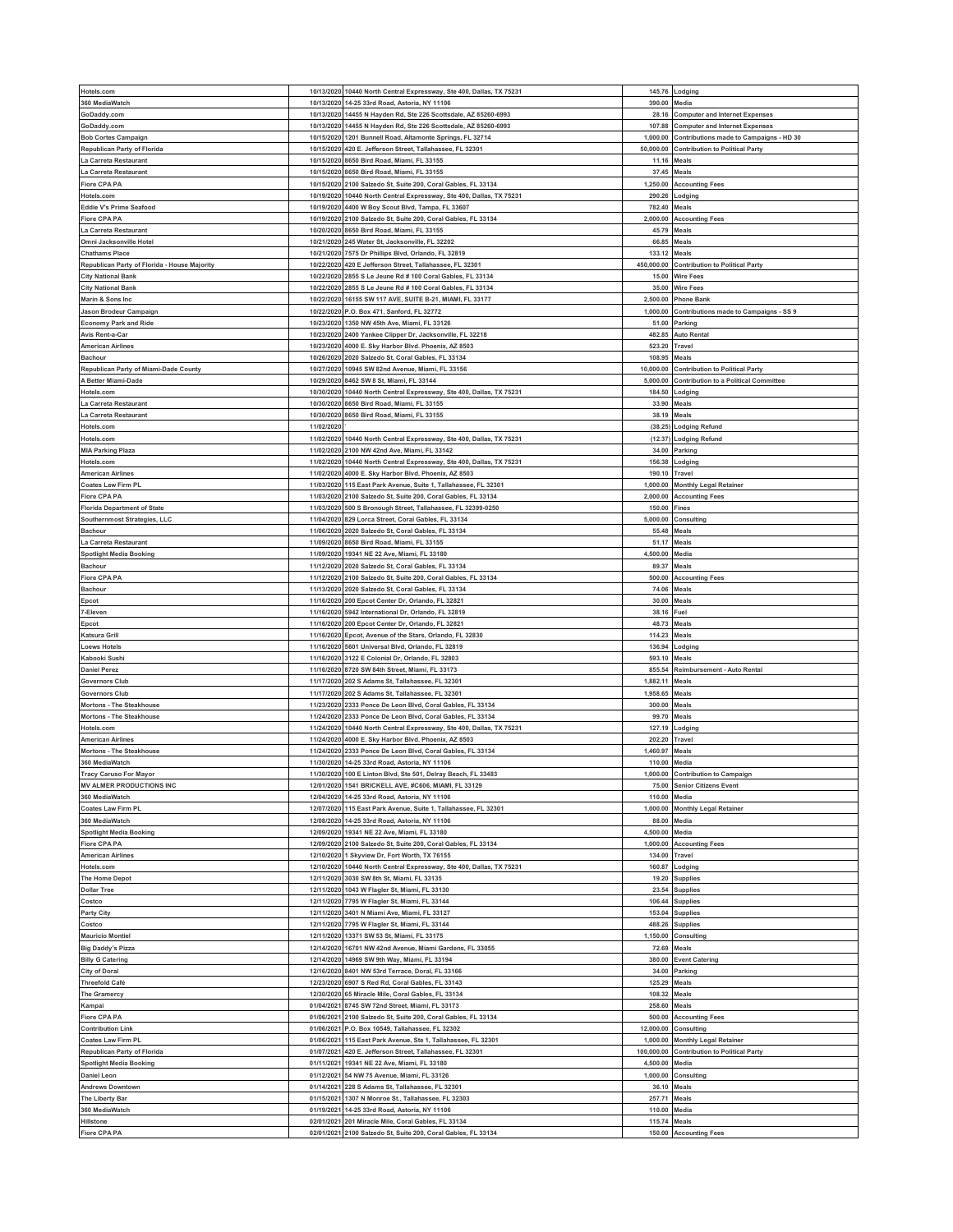| <b>Red Road Consulting LLC</b>                                 |                          | 02/01/2021 54 NW 75 Avenue, Miami, FL 33126                                                                  | 10,000.00               | Consulting                                   |
|----------------------------------------------------------------|--------------------------|--------------------------------------------------------------------------------------------------------------|-------------------------|----------------------------------------------|
| <b>Over Under</b>                                              | 02/03/2021               | 1240 Thomasville Rd, Tallahassee, FL 32303                                                                   | 55.75                   | Meals                                        |
| <b>Fiore CPA PA</b>                                            | 02/05/2021               | 2100 Salzedo St, Suite 200, Coral Gables, FL 33134                                                           | 500.00                  |                                              |
|                                                                | 02/05/2021               |                                                                                                              |                         | <b>Accounting Fees</b>                       |
| <b>Coates Law Firm PL</b>                                      |                          | 115 East Park Avenue, Ste 1, Tallahassee, FL 32301                                                           | 1,000.00                | Legal Fees                                   |
| <b>Spotlight Media Booking</b>                                 | 02/09/2021               | 19341 NE 22 Ave, Miami, FL 33180                                                                             | 4,500.00                | Media                                        |
| Hotels.com                                                     | 02/09/2021               | 10440 North Central Expressway, Ste 400, Dallas, TX 75231                                                    | 143.75                  | Lodging                                      |
| <b>Andrews Downtown</b>                                        | 02/11/2021               | 228 S Adams St, Tallahassee, FL 32301                                                                        | 62.68                   | Meals                                        |
| <b>American Airlines</b>                                       |                          | 02/11/2021 4000 E. Sky Harbor Blvd. Phoenix, AZ 8503                                                         | 63.40                   | Travel                                       |
| <b>American Airlines</b>                                       | 02/11/2021               | 4000 E. Sky Harbor Blvd. Phoenix, AZ 8503                                                                    | 79.41                   | Travel                                       |
| <b>American Airlines</b>                                       | 02/11/2021               | 4000 E. Sky Harbor Blvd. Phoenix, AZ 8503                                                                    | 138.40                  | Travel                                       |
| 360 MediaWatch                                                 | 02/12/2021               | 14-25 33rd Road, Astoria, NY 11106                                                                           | 220.00                  | Media                                        |
| 360 MediaWatch                                                 | 02/16/2021               | 14-25 33rd Road, Astoria, NY 11106                                                                           | 110.00                  | Media                                        |
| 360 MediaWatch                                                 | 02/16/2021               | 14-25 33rd Road, Astoria, NY 11106                                                                           | 160.00                  | Media                                        |
| Republican Party of Florida                                    | 02/12/2021               | 420 E. Jefferson Street, Tallahassee, FL 32301                                                               | 200,000.00              | <b>Contribution to Political Party</b>       |
| <b>Red Road Consulting LLC</b>                                 | 02/15/2021               | 54 NW 75 Avenue, Miami, FL 33126                                                                             | 10,000.00               | Consulting                                   |
| <b>St Augustine Fish Camp</b>                                  | 02/22/2021               | 142 Riberia St, St Augustine, FL 32084                                                                       | 27.67                   | Meals                                        |
| Jptown Swinery                                                 | 02/22/2021               | 45 San Marco Ave, Saint Augustine, FL 32084                                                                  | 49.54                   | Meals                                        |
| Sheraton Jacksonville Hotel                                    | 02/22/2021               | 10605 Deerwood Park Blvd, Jacksonville, FL 32256                                                             | 125.99                  | Lodging                                      |
| Sheraton Jacksonville Hotel                                    | 02/22/2021               | 10605 Deerwood Park Blvd, Jacksonville, FL 32256                                                             | 125.99                  | .odging                                      |
| <b>MIA Airport Parking</b>                                     | 02/22/2021               | 2100 NW 42nd Ave, Miami, FL 33142                                                                            | 136.00                  | Parking                                      |
| <b>American Airlines</b>                                       | 02/22/2021               | 4000 E. Sky Harbor Blvd. Phoenix, AZ 8503                                                                    | 165.41                  | Travel                                       |
| Bachour                                                        | 02/23/2021               | 2020 Salzedo St, Coral Gables, FL 33134                                                                      | 56.71                   | Meals                                        |
| 310 Lakeside                                                   | 03/01/2021               | 301 E Pine St, Orlando, FL 32801                                                                             | 49.41                   | Meals                                        |
|                                                                | 03/01/2021               | 1350 NW 45th Ave, Miami, FL 33126                                                                            | 50.00                   |                                              |
| <b>Economy Park and Ride</b>                                   | 03/01/2021               |                                                                                                              | 293.16                  | Parking                                      |
| <b>Hyatt Regency Orlando</b><br><b>Red Road Consulting LLC</b> | 03/01/2021               | 9801 International Drive, Orlando, FL 32819<br>54 NW 75 Avenue, Miami, FL 33126                              | 10,000.00               | .odging                                      |
|                                                                |                          |                                                                                                              |                         | Consulting                                   |
| Shulas 347 Grill                                               | 03/02/2021               | 415 North Monroe Street, Tallahassee, FL 32301                                                               | 580.50                  | Meals                                        |
| <b>Fiore CPA PA</b>                                            | 03/04/2021               | 2100 Salzedo St. Suite 200, Coral Gables, FL 33134                                                           | 4,800.00                | <b>Accounting Fees</b>                       |
| <b>Bar 1903</b>                                                | 03/08/2021               | 209 E Park Ave. Tallahassee. FL 32301                                                                        | 178.96                  | Meals                                        |
| <b>Spotlight Media Booking</b>                                 | 03/09/2021               | 19341 NE 22 Ave, Miami, FL 33180                                                                             | 4,500.00                | Media                                        |
| <b>Coates Law Firm PL</b>                                      | 03/09/2021               | 115 East Park Avenue, Ste 1, Tallahassee, FL 32301                                                           | 1,000.00                | Legal Fees                                   |
| <b>Contribution Link</b>                                       | 03/30/2021               | P.O. Box 10549, Tallahassee, FL 32302                                                                        | 12,000.00               | Consulting                                   |
| <b>Spotlight Media Booking</b>                                 |                          | 04/08/2021 19341 NE 22 Ave, Miami, FL 33180                                                                  | 4,500.00                | Media                                        |
| <b>Coates Law Firm PL</b>                                      | 04/08/2021               | 115 East Park Avenue, Ste 1, Tallahassee, FL 32301                                                           | 1,000.00                | egal Fees                                    |
| 360 MediaWatch                                                 |                          | 04/09/2021 14-25 33rd Road, Astoria, NY 11106                                                                | 160.00                  | Media                                        |
| 360 MediaWatch                                                 | 04/13/2021               | 14-25 33rd Road, Astoria, NY 11106                                                                           | 110.00                  | Media                                        |
| <b>Red Road Consulting LLC</b>                                 |                          | 04/12/2021 54 NW 75 Avenue, Miami, FL 33126                                                                  | 10,000.00               | Consulting                                   |
| GoDaddy.com                                                    | 04/12/2021               | 14455 N Hayden Rd, Ste 226 Scottsdale, AZ 85260-6993                                                         | 143.76                  | <b>Computer and Internet Expenses</b>        |
| <b>Fiore CPA PA</b>                                            | 04/15/2021               | 2100 Salzedo St, Suite 200, Coral Gables, FL 33134                                                           | 8,260.00                | <b>Accounting Fees</b>                       |
| GoDaddy.com                                                    | 04/19/2021               | 14455 N Hayden Rd, Ste 226 Scottsdale, AZ 85260-6993                                                         | 107.88                  | <b>Computer and Internet Expenses</b>        |
| <b>Red Road Consulting LLC</b>                                 |                          | 04/26/2021 54 NW 75 Avenue, Miami, FL 33126                                                                  | 26,400.00               | Consulting                                   |
| <b>Bachour</b>                                                 |                          | 05/05/2021 2020 Salzedo St, Coral Gables, FL 33134                                                           | 114.30                  | Meals                                        |
| <b>Fiore CPA PA</b>                                            |                          | 05/06/2021 2100 Salzedo St, Suite 200, Coral Gables, FL 33134                                                | 500.00                  | <b>Accounting Fees</b>                       |
|                                                                |                          |                                                                                                              |                         |                                              |
| <b>Spotlight Media Booking</b><br><b>Coates Law Firm PL</b>    | 05/07/2021<br>05/10/2021 | 19341 NE 22 Ave, Miami, FL 33180                                                                             | 4,500.00                | Media                                        |
|                                                                | 05/11/2021               | 115 East Park Avenue, Ste 1, Tallahassee, FL 32301<br>4000 E. Sky Harbor Blvd. Phoenix, AZ 8503              | 1,000.00<br>332.80      | Legal Fees                                   |
| <b>American Airlines</b>                                       |                          |                                                                                                              |                         | Travel                                       |
| <b>Red Road Consulting LLC</b>                                 | 05/12/2021               | 54 NW 75 Avenue, Miami, FL 33126                                                                             | 10,000.00               | Consulting                                   |
| <b>Mercedes Benz Stadium</b>                                   | 05/13/2021               | 1 AMB Drive NW, Atlanta, GA 30313                                                                            | 1,000.00                | EVENT                                        |
| <b>American Airlines</b>                                       | 05/25/2021               | 4000 E. Sky Harbor Blvd. Phoenix, AZ 8503                                                                    | 213.80                  | Travel                                       |
| <b>American Airlines</b>                                       | 05/25/2021               | 4000 E. Sky Harbor Blvd. Phoenix, AZ 8503                                                                    | 256.80                  | Travel                                       |
| The Ritz Carlton Naples                                        | 05/25/2021               | 280 Vanderbilt Beach Rd, Naples, FL 34108                                                                    | 850.00                  | Lodging                                      |
|                                                                |                          |                                                                                                              |                         | <b>Contribution to a Political Committee</b> |
| The Economic Freedom Committee                                 | 05/26/202                | 374 12th Ave, Indian Rocks Beach, FL 33785                                                                   | 12,500.00               |                                              |
| Republican Party of Miami-Dade County                          | 06/01/2021               | 1460 NW 107 Avenue, Ste. P, Miami, FL 33172                                                                  | 5,000.00                | Annual Lincoln Day Dinner                    |
| <b>Harland Clarke</b>                                          | 06/02/2021               | 15955 La Cantera Pkwy, San Antonio, TX 78256                                                                 | 42.44                   | <b>PAC Checks</b>                            |
| <b>Coates Law Firm PL</b>                                      | 06/03/2021               | 115 East Park Avenue, Ste 1, Tallahassee, FL 32301                                                           | 1,000.00                | Legal Fees                                   |
| <b>Fiore CPA PA</b>                                            | 06/04/2021               | 2100 Salzedo St, Suite 200, Coral Gables, FL 33134                                                           | 500.00                  | <b>Accounting Fees</b>                       |
| A Bolder Florida                                               | 06/04/2021               | 2600 South Douglas Rd, Ste 900, Coral Gables, FL 33134                                                       | 25.000.00               | <b>Contribution to a Political Committee</b> |
| Anthony Rodriguez Campaign                                     | 06/04/2021               | 12305 SW 45 St, Miami, FL 33175                                                                              | 1,000.00                | <b>Contribution to Campaign</b>              |
| Bryan Avila Campaign                                           | 06/04/2021               | 508 De Soto Drive, Miami Springs, FL 33166                                                                   | 1,000.00                | <b>Contribution to Campaign</b>              |
|                                                                |                          | 06/09/2021 19341 NE 22 Ave, Miami, FL 33180                                                                  | 4,500.00 Media          |                                              |
| <b>Red Road Consulting LLC</b>                                 |                          | 06/09/2021 54 NW 75 Avenue, Miami, FL 33126                                                                  |                         | 10,000.00 Consulting                         |
| <b>American Airlines</b>                                       |                          | 06/11/2021 4000 E. Sky Harbor Blvd, Phoenix, AZ 85034                                                        | 376.80                  | Travel                                       |
| <b>RedFish By Chef Adrianne</b>                                | 06/11/2021               | 9610 Old Cutler Rd, Miami, FL 33156                                                                          | 412.82                  | Meals                                        |
| <b>Talavera Cocina Mexicana</b>                                | 06/14/2021               | 2299 Ponce De Leon Blvd, Coral Gables, FL 33134                                                              | 66.16                   | Meals                                        |
| <b>American Airlines</b>                                       | 06/23/2021               | 4000 E. Sky Harbor Blvd, Phoenix, AZ 85034                                                                   | 192.00                  | Travel                                       |
| <b>American Airlines</b>                                       | 06/29/2021               | 4000 E. Sky Harbor Blvd, Phoenix, AZ 85034                                                                   | 104.01                  | Travel                                       |
| Ardian Zika Campaign                                           | 07/01/2021               | 8322 Lagerfield Drive, Land O Lakes, FL 34637                                                                | 1,000.00                | <b>Contribution to Campaign</b>              |
| <b>Fred Hawkins Campaign</b>                                   |                          | 07/01/2021 6427 Shoreline Drive, Saint Cloud, FL 34771                                                       | 1,000.00                | <b>Contribution to Campaign</b>              |
| Elizabeth Fetterhoff Campaign                                  | 07/01/2021               | P.O. Box 2536, Deland, FL 32724                                                                              | 1,000.00                | <b>Contribution to Campaign</b>              |
| Linda Chaney Campaign                                          |                          | 07/01/2021 2055 NW Diamond Creek Way, Jensen Beach, FL 34957                                                 | 1,000.00                | <b>Contribution to Campaign</b>              |
| <b>David Smith Campaign</b>                                    | 07/02/2021               | 708 Glen Eagle Drive, Winter Springs, FL 32708                                                               | 1,000.00                | <b>Contribution to Campaign</b>              |
| <b>Bachour</b>                                                 | 07/06/2021               | 2020 Salzedo St, Coral Gables, FL 33134                                                                      | 133.35                  | Meals                                        |
| <b>American Airlines</b>                                       | 07/06/2021               | 4000 E. Sky Harbor Blvd, Phoenix, AZ 85034                                                                   | 231.80                  | Travel                                       |
| Michelle Lynn Salzman Campaign                                 | 07/06/2021               | 10296 Vintage Drive, Pensacola, FL 32514                                                                     | 1,000.00                | <b>Contribution to Campaign</b>              |
|                                                                |                          |                                                                                                              |                         |                                              |
| Robert Andrade Campaign                                        | 07/08/2021               | 2055 NW Diamond Creek Way, Jensen Beach, FL 34957                                                            | 1,000.00                | <b>Senior Citizens Event</b>                 |
| <b>Flagler Steakhouse</b>                                      | 07/13/2021               | 1 S County Rd, Palm Beach, FL 33480                                                                          | 1,150.49                | Meals                                        |
| Fiore CPA PA                                                   | 07/13/2021               | 2100 Salzedo St, Suite 200, Coral Gables, FL 33134                                                           | 580.00                  | <b>Accounting Fees</b>                       |
| <b>Constituent Priorities</b>                                  | 07/13/2021               | 2055 NW Diamond Creek Way, Jensen Beach, FL 34957                                                            | 2,500.00                | <b>Contribution to Political Committee</b>   |
| <b>Spotlight Media Booking</b>                                 | 07/13/2021               | 19341 NE 22 Ave, Miami, FL 33180                                                                             | 4,500.00                | Media                                        |
| <b>Red Road Consulting LLC</b>                                 | 07/14/2021               | 54 NW 75 Avenue, Miami, FL 33126                                                                             | 25,000.00               | Consulting                                   |
| <b>American Airlines</b>                                       | 07/15/2021               | 4000 E. Sky Harbor Blvd, Phoenix, AZ 85034                                                                   | 238.80                  | Travel                                       |
| <b>City National Bank</b>                                      | 07/13/2021               | 8311 SW 40 Street, Miami, FL 33155                                                                           | 12.00                   | <b>Bank Fees</b>                             |
| <b>American Airlines</b>                                       | 07/19/2021               | 4000 E. Sky Harbor Blvd, Phoenix, AZ 85034                                                                   | 230.79                  | Travel                                       |
| <b>SIMWINS LLC</b>                                             | 07/19/2021               | 1509 E 9th Avenue, Tampa, FL 33605                                                                           | 12,000.00               | Advertising                                  |
| <b>Economy Park Ride</b>                                       | 07/20/2021               | 2100 NW 42nd Ave, Miami, FL 33142                                                                            | 17.00                   | Parking                                      |
| <b>Enterprise Rent-A-Car</b>                                   | 07/20/2021               | 5405 Airport Service Rd, Tampa, FL 33607                                                                     | 120.88                  | <b>Auto Rental</b>                           |
| <b>Coates Law Firm PL</b>                                      |                          | 07/21/2021 115 East Park Avenue, Ste 1, Tallahassee, FL 32301                                                | 1,000.00                | Legal Fees                                   |
| Tinta y Café                                                   | 07/22/2021               | 1315 Ponce de Leon, Coral Gables, FL 33134                                                                   | 27.67                   | Meals                                        |
| <b>Spotlight Media Booking</b><br>Hillstone                    |                          | 07/23/2021 201 Miracle Mile, Coral Gables, FL 33134                                                          | 86.28                   | Meals                                        |
| 360 Mediawatch<br><b>American Airlines</b>                     |                          | 07/26/2021 2728 Thomson Ave., Long Island, NY 11101<br>07/28/2021 4000 E. Sky Harbor Blvd, Phoenix, AZ 85034 | 110.00<br>106.80 Travel | Media                                        |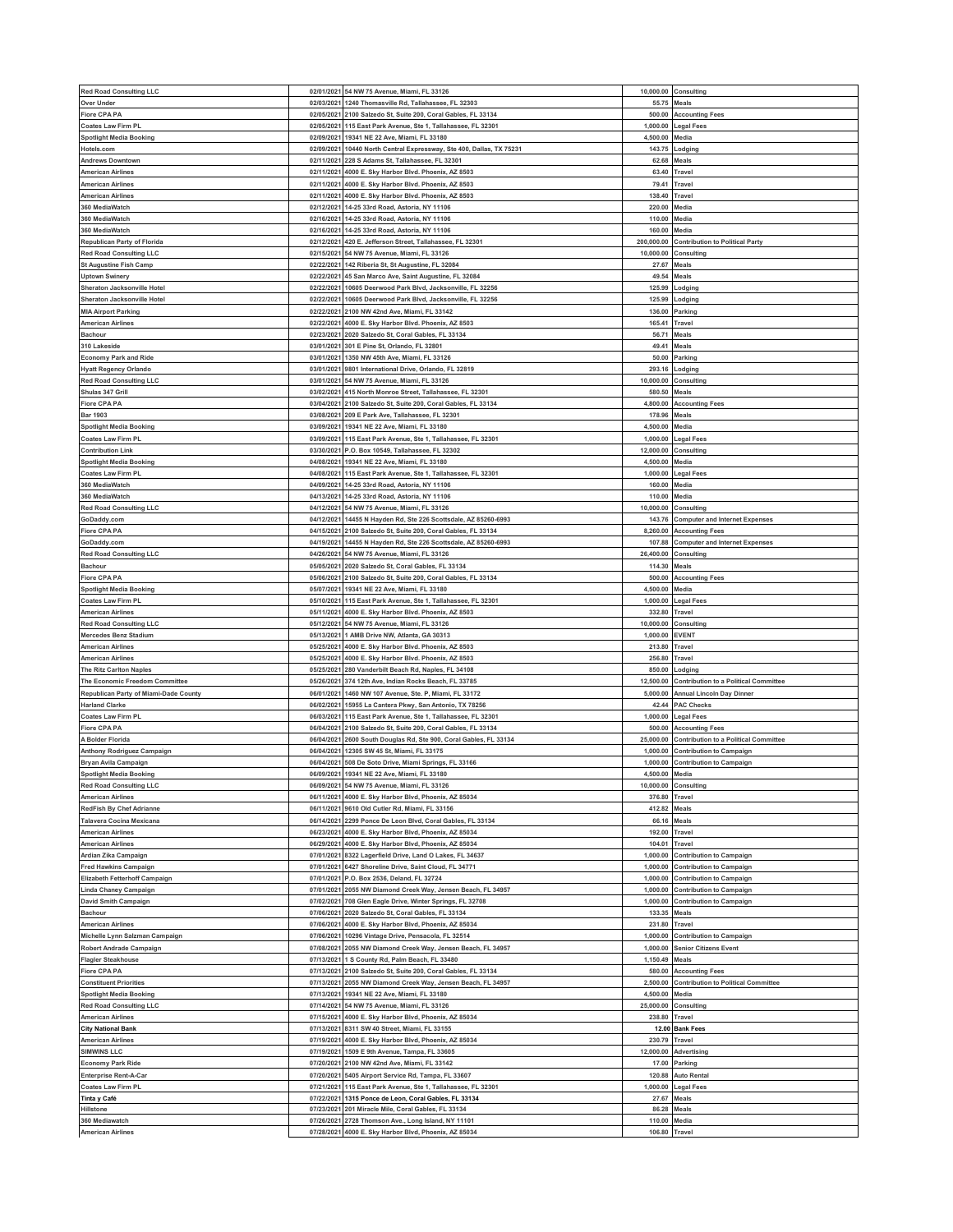| <b>American Airlines</b>                    |            | 07/30/2021 4000 E. Sky Harbor Blvd, Phoenix, AZ 85034                          | 96.80                 | Travel                                          |
|---------------------------------------------|------------|--------------------------------------------------------------------------------|-----------------------|-------------------------------------------------|
| <b>Grand America Hotel</b>                  |            | 07/30/2021 555 S Main St, Salt Lake City, UT 84111                             | 314.05                | Lodging                                         |
| Vance Aloupis Campaign                      |            | 07/30/2021 9633 SW 122 St, Miami, FL 33176                                     | 1,000.00              | <b>Contribution to Campaign</b>                 |
| 360 Mediawatch                              | 07/30/2021 | 2728 Thomson Ave., Long Island, NY 11101                                       | 110.00                | Media                                           |
| Elisabeth Espinosa Campaign                 | 07/30/2021 | 2600 S Douglas Rd, Ste 900, Coral Gables, FL 33134                             | 1,000.00              | <b>Contribution to Campaign</b>                 |
| <b>Coates Law Firm PL</b>                   | 08/04/2021 | 115 East Park Ave, Ste 1, Tallahassee, FL 32301                                | 1,000.00              | Legal Fees                                      |
|                                             |            |                                                                                |                       |                                                 |
| <b>Go Rentals Salt Lake</b>                 |            | 08/03/2021 75 S W Temple, Salt Lake City, UT 84101                             | 254.74                | <b>Auto Rental</b>                              |
| Fiore CPA, PA                               | 08/04/2021 | 2100 Salzedo St, Suite 200, Coral Gables, FL 33134                             | 1,190.00              | <b>Accounting Fees</b>                          |
| <b>BACHOUR</b>                              | 08/05/2021 | 2020 Salzedo St, Coral Gables, FL 33134                                        | 81.02                 | Meals                                           |
| Hotels.com                                  | 08/05/2021 | 10440 North Central Expressway, Ste 400, Dallas, TX 75231                      | 516.37                | .odging                                         |
| <b>American Airlines</b>                    | 08/06/2021 | 4000 E. Sky Harbor Blvd, Phoenix, AZ 85034                                     | 238.79                | Travel                                          |
| <b>Ritz Carlton Orlando</b>                 | 08/09/2021 | 4012 Central Florida Pkwy, Orlando FL 32837                                    | 59.91                 | odging.                                         |
| <b>Spotlight Media Booking</b>              | 08/09/2021 | 19341 NE 22 Ave, Miami, FL 33180                                               | 4,500.00              | Media                                           |
|                                             |            |                                                                                |                       |                                                 |
| <b>Mercedes Benz Stadium</b>                | 08/18/2021 | 1 AMB Drive NW, Atlanta, GA 30313                                              | 1,200.00              | Event                                           |
| <b>American Airlines</b>                    | 08/23/2021 | 4000 E. Sky Harbor Blvd, Phoenix, AZ 85034                                     | 29.99                 | Travel                                          |
| Portosole Italia                            | 08/23/2021 | 2530 Ponce de Leon, Coral Gables, FL 33134                                     | 723.12                | Meals                                           |
| <b>Economy Park &amp; Ride</b>              | 08/26/2021 | 1350 NW 45th Ave, Miami, FL 33126                                              | 34.00                 | Parking                                         |
| <b>Enterprise Rent-A-Car Tampa</b>          | 08/26/2021 | 5405 Airport Service Rd, Tampa, FL 33607                                       | 89.95                 | <b>Auto Rental</b>                              |
| <b>Hyatt Orlando</b>                        | 08/26/2021 | 9801 International Drive, Orlando, FL 32819                                    | 240.33                | Lodging                                         |
| Casa Cuba South Miami                       |            | 08/30/2021 5859 SW 73rd St, South Miami, FL 33143                              | 78.80                 | Meals                                           |
| Hillstone                                   | 08/30/2021 | 201 Miracle Mile, Coral Gables, FL 33134                                       | 200.28                | Meals                                           |
|                                             |            |                                                                                |                       |                                                 |
| <b>Ruth's Chris Steak House</b>             |            | 09/01/2021 2320 Salzedo St, Coral Gables, FL 33134                             | 367.83                | Meals                                           |
| Fiore CPA, PA                               | 09/02/2021 | 2100 Salzedo St, Suite 200, Coral Gables, FL 33134                             | 3,000.00              | <b>Accounting Fees</b>                          |
| <b>Economy Park &amp; Ride</b>              |            | 09/07/2021 1350 NW 45th Ave, Miami, FL 33126                                   | 33.00                 | Parking                                         |
| <b>Levy Restaurants</b>                     | 09/07/2021 | One Tropicana Dr, Saint Petersburg, FL 33705                                   | 28.89                 | Meals                                           |
| <b>Enterprise Rent-A-Car Tampa</b>          | 09/07/2021 | 5405 Airport Service Rd, Tampa, FL 33607                                       | 173.50                | <b>Auto Rental</b>                              |
| <b>Red Road Consulting LLC</b>              | 09/07/2021 | 54 NW 75 Avenue, Miami, FL 33126                                               | 10,000.00             | Consulting                                      |
| <b>City National Bank</b>                   |            | 09/10/2021 8311 SW 40 Street, Miami, FL 33155                                  |                       | 12.00 Bank Fees                                 |
|                                             |            |                                                                                |                       |                                                 |
| <b>Red Road Consulting LLC</b>              |            | 09/16/2021 54 NW 75 Avenue, Miami, FL 33126                                    | 2,149.50              | Consulting                                      |
| <b>Red Road Consulting LLC</b>              |            | 09/17/2021 54 NW 75 Avenue, Miami, FL 33126                                    | 10,000.00             | Consulting                                      |
| <b>Coates Law Firm PL</b>                   | 09/14/2021 | 115 East Park Ave, Ste 1, Tallahassee, FL 32301                                | 1,000.00              | Legal Fees                                      |
| Eve on Adams                                | 09/22/2021 | 101 S Adams St, Tallahassee, FL 32301                                          | 443.08                | Meals                                           |
| Florida House Republican Campaign Committee | 09/14/2021 | 1103 Hays Street, Tallahassee, FL 32301                                        | 100,000.00            | Contribution to a Political Committee           |
| <b>American Airlines</b>                    | 09/27/2021 | 4000 E. Sky Harbor Blvd, Phoenix, AZ 85034                                     | 252.41                | Travel                                          |
|                                             |            |                                                                                |                       |                                                 |
| Wilton Simpson Campaign Fund                | 09/16/2021 | 1103 Hays Street, Tallahassee, FL 32301                                        | 1,000.00              | Contribution to Campaign                        |
| Onyx Island, LLC                            | 09/22/2021 | 7401 Graham Rd, Faiburn, GA 30213                                              | 15,048.00             | Lodging                                         |
| <b>El Novillo Restaurant</b>                | 09/30/2021 | 6830 SW 40 Street, Miami, FL 33155                                             | 377.45                | Meals                                           |
| <b>Steve Bovo Campaign</b>                  | 09/28/2021 | 2600 South Douglas Road, Ste 900, Coral Gables, FL 33134                       | 1,000.00              | <b>Contribution to Campaign</b>                 |
| Mike Caruso Campaign                        | 09/22/202  | 2115 South Ocean Blvd, #12, Delray Beach, FL 33483                             | 1,000.00              | <b>Contribution to Campaign</b>                 |
| <b>Red Road Consulting</b>                  | 10/04/2021 | 54 NW 75 Avenue, Miami, FL 33126                                               | 10,000.00             | Consulting                                      |
| <b>Red Road Consulting</b>                  |            | 10/04/2021 54 NW 75 Avenue, Miami, FL 33126                                    | 10,000.00             | <b>Event Planning/Staffing</b>                  |
|                                             |            |                                                                                |                       |                                                 |
| <b>City National Bank</b>                   | 10/05/2021 | 8311 SW 40 Street, Miami, FL 33155                                             | 67.00                 | <b>Bank Fee</b>                                 |
| Fiore CPA, PA                               | 10/06/2021 | 2100 Salzedo St. Suite 200, Coral Gables, FL 33134                             | 4,175.00              | <b>Accounting Fees</b>                          |
| <b>Coates Law Firm PL</b>                   | 10/06/2021 | 115 East Park Ave, Ste 1, Tallahassee, FL 32301                                | 1,000.00              | <b>Legal Fees</b>                               |
| <b>SIMWINS LLC</b>                          | 10/06/2021 | 1509 E 9th Avenue, Tampa, FL 33605                                             | 14,000.00             | <b>Event Supplies &amp; Digital Advertising</b> |
|                                             |            |                                                                                |                       | <b>Bank Fee</b>                                 |
| <b>City National Bank</b>                   | 10/07/2021 | 8311 SW 40 Street, Miami, FL 33155                                             | 15.00                 |                                                 |
|                                             | 10/20/2021 |                                                                                |                       | Travel                                          |
| <b>American Airlines</b>                    |            | 4000 E. Sky Harbor Blvd, Phoenix, AZ 85034                                     | 116.80                |                                                 |
| <b>Center for American Ideas</b>            | 10/21/2021 | 1201 Wilson Blvd, Ste 2110, Arlington, VA 22209                                | 500,000.00            | <b>Contribution to a Political Committee</b>    |
| <b>American Airlines</b>                    |            | 10/27/2021 4000 E. Sky Harbor Blvd, Phoenix, AZ 85034                          | 236.01                | Travel                                          |
| Wilton Simpson Campaign Fund                | 10/27/2021 | 1103 Hays Street, Tallahassee, FL 32301                                        | 2,000.00              | <b>Contribution to Campaign</b>                 |
| <b>Floridians for Economic Freedom</b>      | 11/01/2021 | 2055 NW Diamond Creek Way, Jensen Beach, FL 34957                              | 10,000.00             | <b>Contribution to a Political Committee</b>    |
| <b>Red Road Consulting LLC</b>              | 11/01/2021 | 54 NW 75 Avenue, Miami, FL 33126                                               | 28,000.00             | <b>Fundraising/Consulting</b>                   |
| <b>Coates Law Firm PL</b>                   |            | 11/05/2021 115 East Park Avenue, Ste 1, Tallahassee, FL 32301                  | 1,000.00              | Legal Fees                                      |
|                                             | 11/05/2021 |                                                                                |                       |                                                 |
| <b>Alpine Property Management</b>           |            | 300 Belleview Ave Unit 1, Crested Buttle, CO 81224                             | 11,730.00             | Lodging                                         |
| Avis Rent-a-Car                             |            | 11/09/2021 899 North Loop West, Houston, TX 77008                              | 474.69                | Travel                                          |
| Fiore CPA, PA                               | 11/10/2021 | 2100 Salzedo St, Suite 200, Coral Gables, FL 33134                             | 3,475.00              | <b>Accounting Fees</b>                          |
| <b>City National Bank</b>                   |            | 11/15/2021 8311 SW 40 Street, Miami, FL 33155                                  | 12.00                 | <b>Bank Fees</b>                                |
| Fiore CPA, PA                               | 11/17/2021 | 2100 Salzedo St, Suite 200, Coral Gables, FL 33134                             | 3,500.00              | <b>Accounting Fees</b>                          |
| A Bolder Florida                            |            | 11/23/2021 2600 South Douglas Road, Suite 900, Coral Gables, FL 33134          | 25,000.00             | <b>Contributions Made to PAC</b>                |
| Taylor Strategies, LLC                      |            | 11/29/2021 5639 Santa Anita Drive, Tallahassee, FL 32309                       |                       | 6,478.36 Fundraiser Event Expenses              |
| <b>Red Road Consulting LLC</b>              |            | 12/01/2021 54 NW 75 Avenue, Miami, FL 33126                                    |                       | 26,000.00 Fundraising/Consulting                |
| <b>American Airlines</b>                    | 12/01/2021 | 4000 E. Sky Harbor Blvd, Phoenix, AZ 85034                                     | 330.39                | Travel                                          |
|                                             |            |                                                                                |                       |                                                 |
| Coates Law Firm PL                          |            | 12/06/2021 115 East Park Avenue, Ste 1, Tallahassee, FL 32301                  | 1,000.00              | Legal Fees                                      |
| Fiore CPA, PA                               | 12/07/2021 | 2100 Salzedo St, Suite 200, Coral Gables, FL 33134                             | 6,530.00              | <b>Accounting Fees</b>                          |
| <b>American Airlines</b>                    | 12/08/2021 | 4000 E. Sky Harbor Blvd, Phoenix, AZ 85034                                     | 126.80                | Travel                                          |
| Florida House Republican Campaign Committee | 12/07/2021 | 1103 Hays Street, Tallahassee, FL 32301                                        | 100,000.00            | <b>Contribution to a Political Committee</b>    |
| <b>Jet Blue</b>                             | 12/10/2021 | 27-01 Queens Plaza N, Queens, NY 11101                                         | 241.40                | Travel                                          |
| <b>Henri Crockett</b>                       | 12/13/2021 | 3129 NW 82 Terrace, Pembroke Pines, FL 33024                                   | 50,000.00             | <b>Fundraiser Event Expenses</b>                |
| <b>MIA Flamingo Parking Garage</b>          | 12/13/2021 | 2100 NW 42nd Ave, Miami, FL 33142                                              | 68.00                 | Parking                                         |
| Hotels.com                                  | 12/13/2021 | 10440 North Central Expressway, Ste 400, Dallas, TX 75231                      | 149.22                | Lodging                                         |
| <b>City National Bank</b>                   | 12/13/2021 | 8311 SW 40 Street, Miami, FL 33155                                             | 35.00                 | <b>Bank Fees</b>                                |
| <b>Economy Park &amp; Ride</b>              |            |                                                                                |                       |                                                 |
|                                             |            | 12/14/2021 1350 NW 45th Ave, Miami, FL 33126                                   | 17.00                 | Parking                                         |
| <b>Bachour</b>                              | 12/15/2021 | 2020 Salzedo St, Coral Gables, FL 33134                                        | 60.72                 | Meals                                           |
| <b>Red Road Consulting LLC</b>              |            | 12/20/2021 54 NW 75 Avenue, Miami, FL 33126                                    | 25,000.00             | <b>Fundraising/Consulting</b>                   |
| Bachour                                     | 12/21/2021 | 2020 Salzedo St, Coral Gables, FL 33134                                        | 61.89                 | Meals                                           |
| <b>JAGA Group LLC</b>                       |            | 12/31/2021 9351 SW 118 Place, Miami, FL 33186                                  | 404.69                | <b>Web Consulting</b>                           |
| Fiore CPA, PA                               | 01/05/2022 | 2100 Salzedo St, Suite 200, Coral Gables, FL 33134                             | 5,025.00              | <b>Accounting Fees</b>                          |
| <b>Bachour</b>                              |            | 01/07/2022 2020 Salzedo St, Coral Gables, FL 33134                             | 56.63                 | Meals                                           |
| Bachour                                     |            | 01/07/2022 2020 Salzedo St, Coral Gables, FL 33134                             | 83.82                 | Meals                                           |
|                                             |            |                                                                                |                       |                                                 |
| Conundrum Catering Co.                      |            | 01/07/2022 700 E Bleeker St, Aspen, CO 81611                                   | 5,665.00              | <b>Fundraiser Event Expenses</b>                |
| <b>City National Bank</b>                   | 01/10/2022 | 8311 SW 40 Street, Miami, FL 33155                                             | 15.00                 | <b>Bank Fees</b>                                |
| <b>Alpine Property Management</b>           |            | 01/12/2022 300 Belleview Ave Unit 1, Crested Buttle, CO 81224                  | 11,730.00             | <b>Fundraiser Event Expenses</b>                |
| <b>Coates Law Firm PL</b>                   | 01/18/2022 | 115 East Park Avenue, Ste 1, Tallahassee, FL 32301                             | 1,000.00              | Legal Fees                                      |
| Fiore CPA, PA                               | 01/24/2022 | 2100 Salzedo St, Suite 200, Coral Gables, FL 33134                             | 100.00                | <b>Accounting Fees</b>                          |
| <b>Harland Clarke</b>                       | 01/26/2022 | 15955 La Cantera Pkwy, San Antonio, TX 78256                                   | 45.23                 | <b>Checks order</b>                             |
| Fiore CPA, PA                               | 02/08/2022 | 2100 Salzedo St, Suite 200, Coral Gables, FL 33134                             | 14,670.00             |                                                 |
|                                             |            |                                                                                |                       | <b>Accounting Fees</b>                          |
| <b>Coates Law Firm PL</b>                   | 02/09/2022 | 115 East Park Avenue, Ste 1, Tallahassee, FL 32301                             | 1,000.00              | Legal Fees                                      |
| <b>Red Road Consulting LLC</b>              | 02/15/2022 | 54 NW 75 Avenue, Miami, FL 33126                                               | 10,000.00             | Consulting                                      |
| <b>Jason Perrin</b>                         | 02/16/2022 | P.O. Box 1286, Aspen, CO 81612                                                 | 1,750.00              | undraiser Event Expenses                        |
| Domi Sosna<br><b>Red Road Consulting</b>    | 02/23/2022 | 113 Maple Lane, Aspen, CO 81611<br>03/01/2022 54 NW 75 Avenue, Miami, FL 33126 | 1,800.00<br>10,000.00 | <b>Fundraiser Event Expenses</b><br>Consulting  |